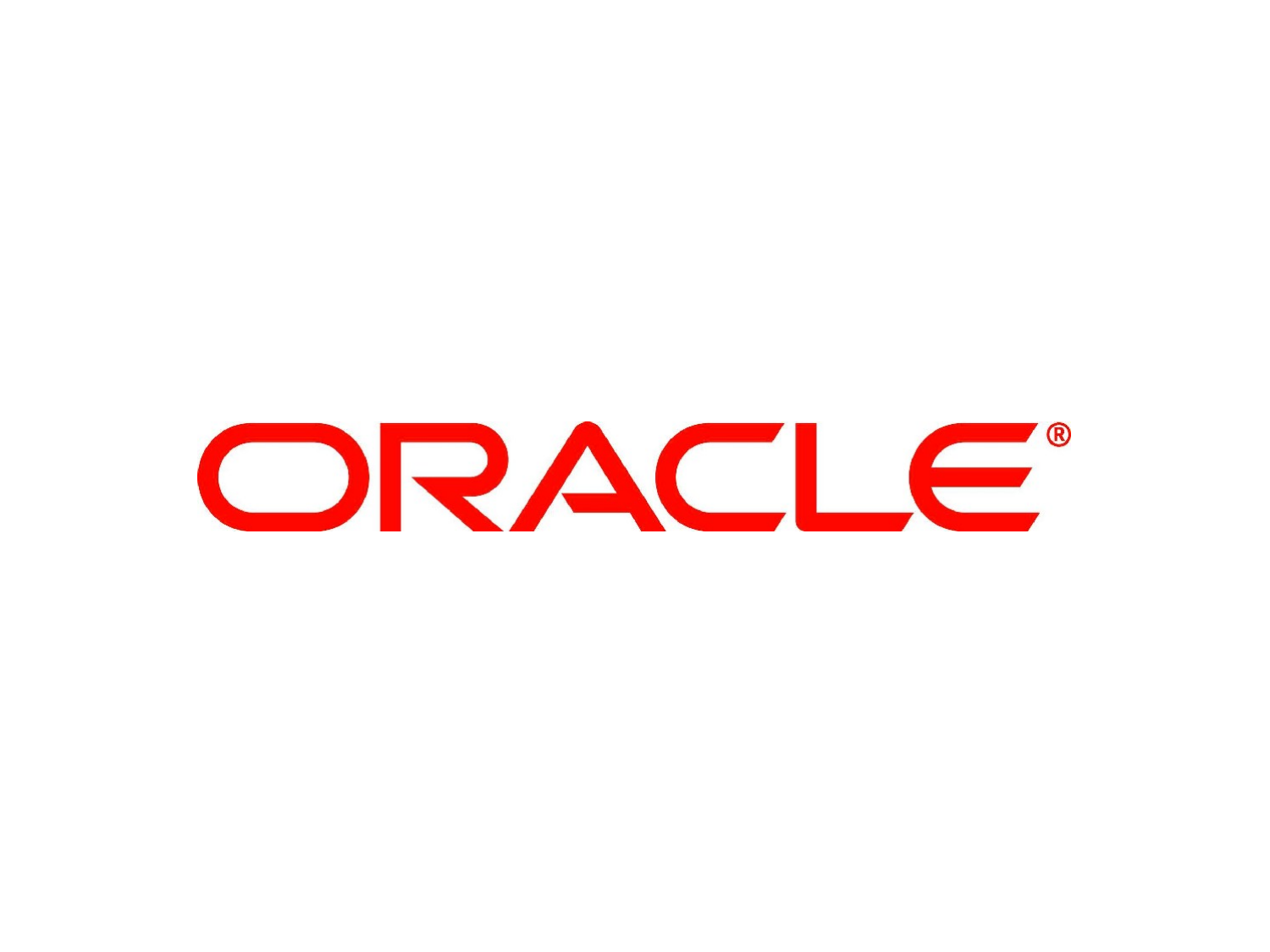





#### **Leveraging OpenMP Infrastructure for Language Level Parallelism**

Darryl Gove Senior Principal Software Engineer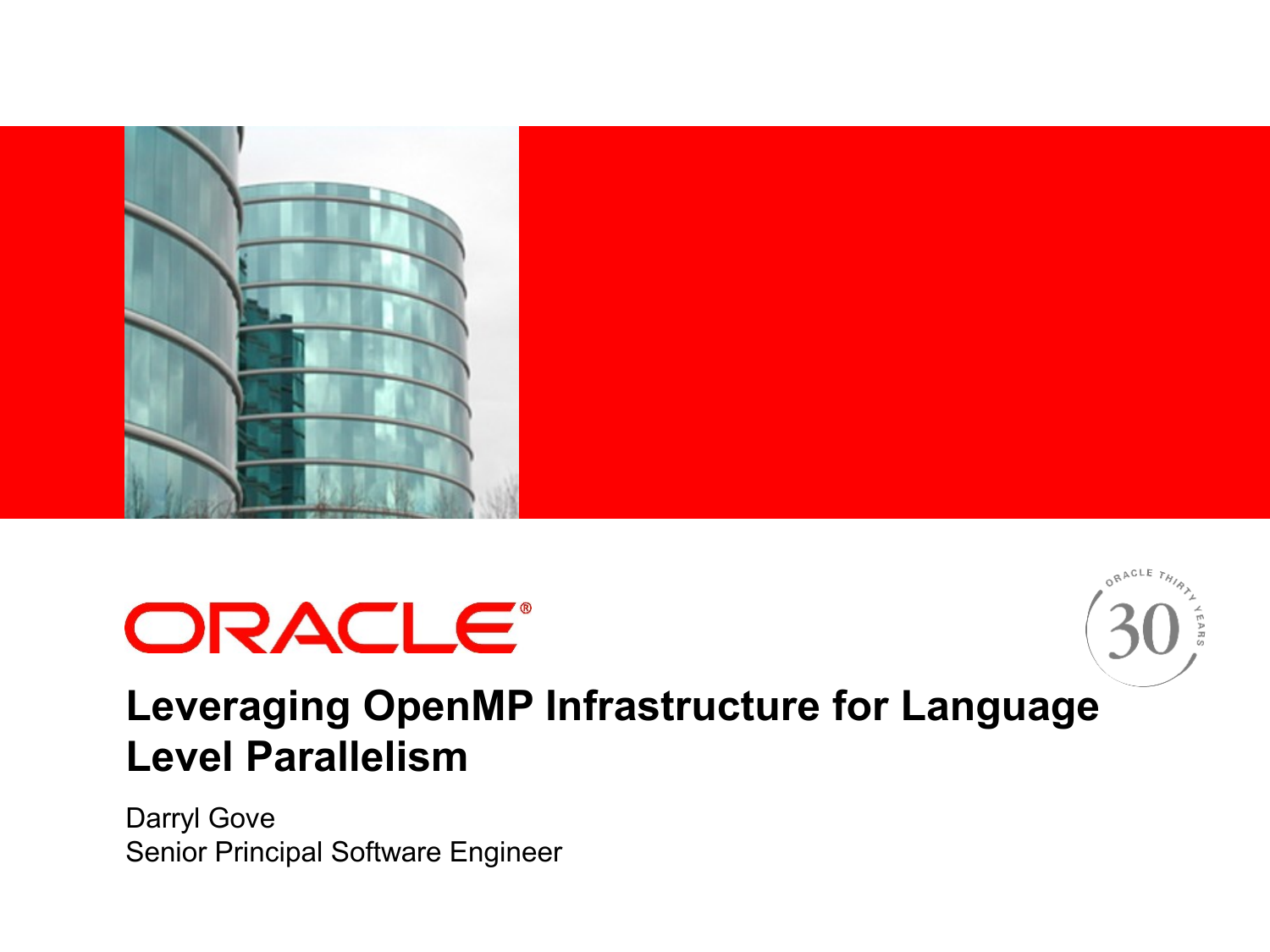### **Outline**

- Proposal and Motivation
- Overview of OpenMP
- Open Issues and Initial Proposal
- Concluding Remarks and Next Steps



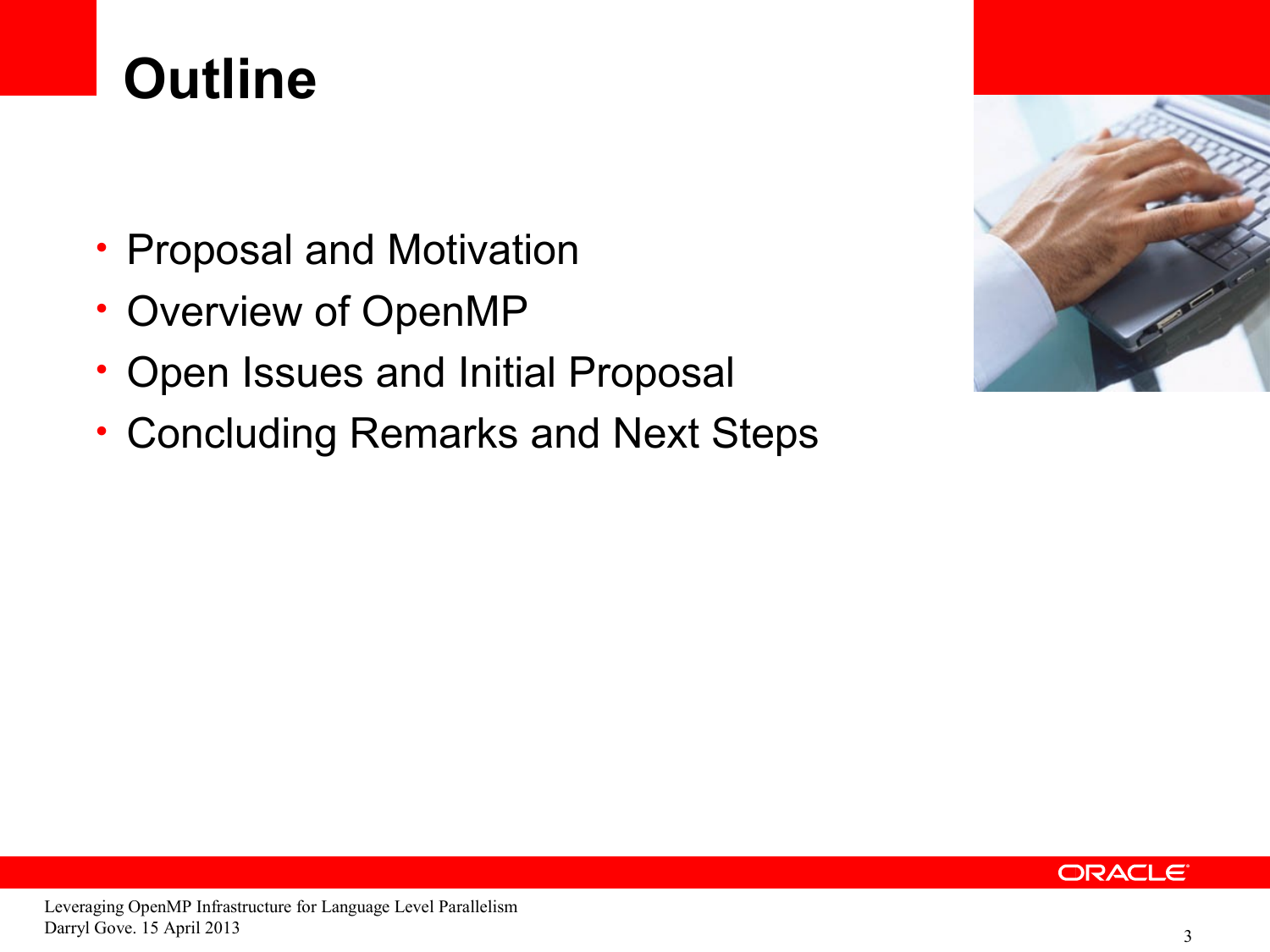

#### **Proposal and Motivation**

**Why we should do this**

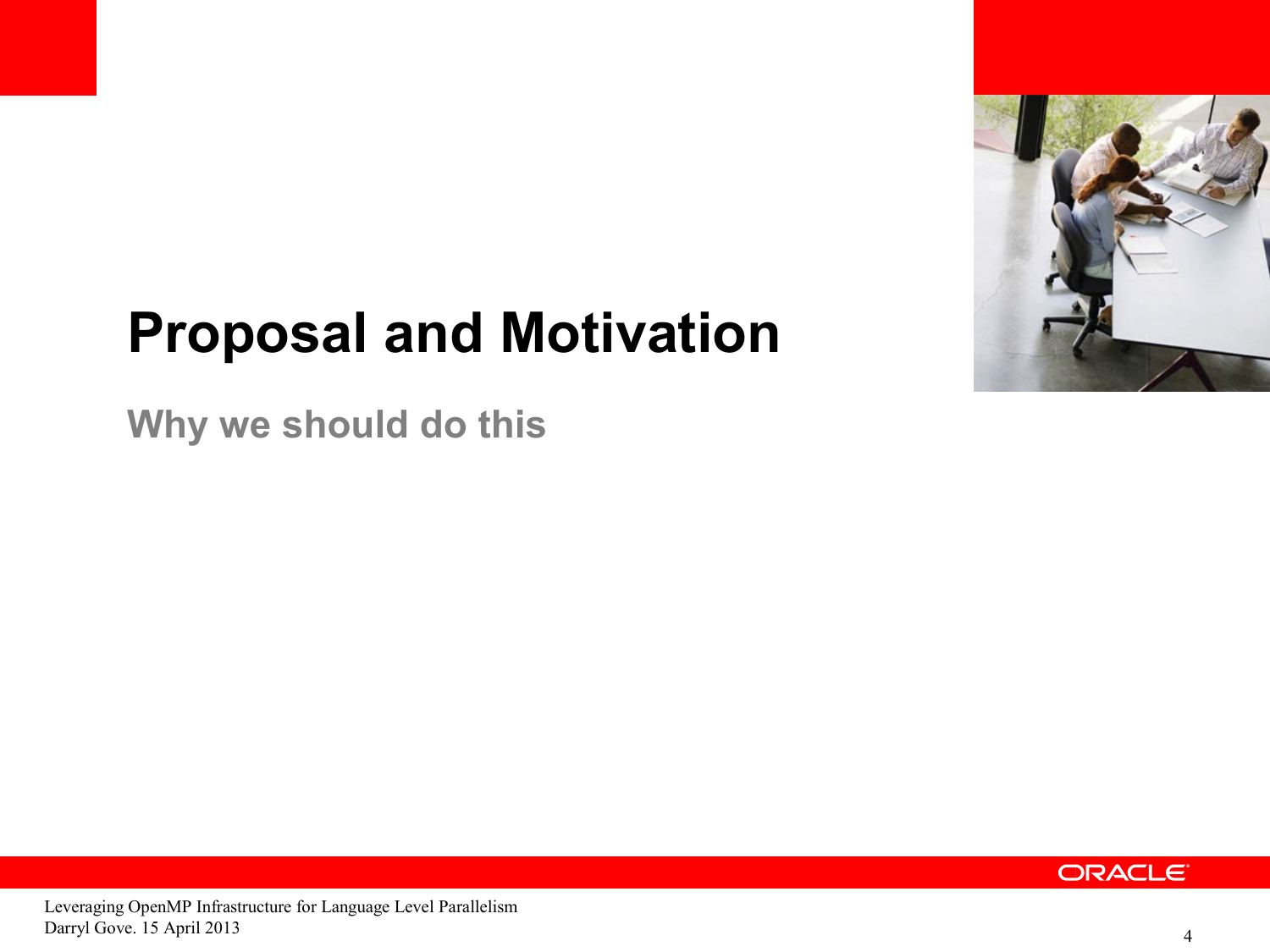#### **What is OpenMP**

- OpenMP "describes" parallelism
	- Parallelism is "added" to the serial code
- Supported by all major compilers
- 1.0 in 1997, version 4.0 this year
- Widely used (even has benchmark suites!)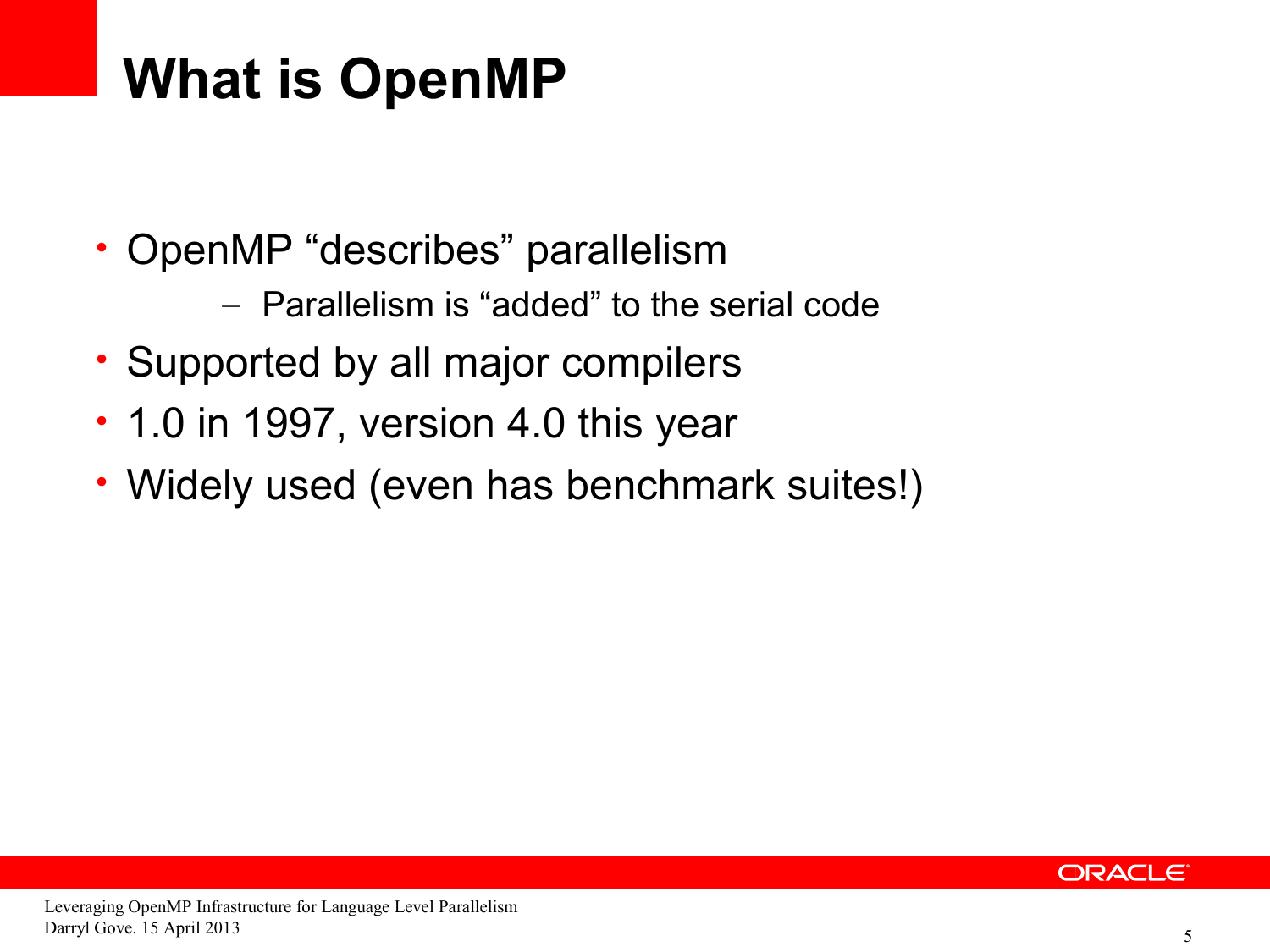### **OpenMP Infrastructure**



#### ORACLE<sup>®</sup>

Leveraging OpenMP Infrastructure for Language Level Parallelism Darryl Gove. 15 April 2013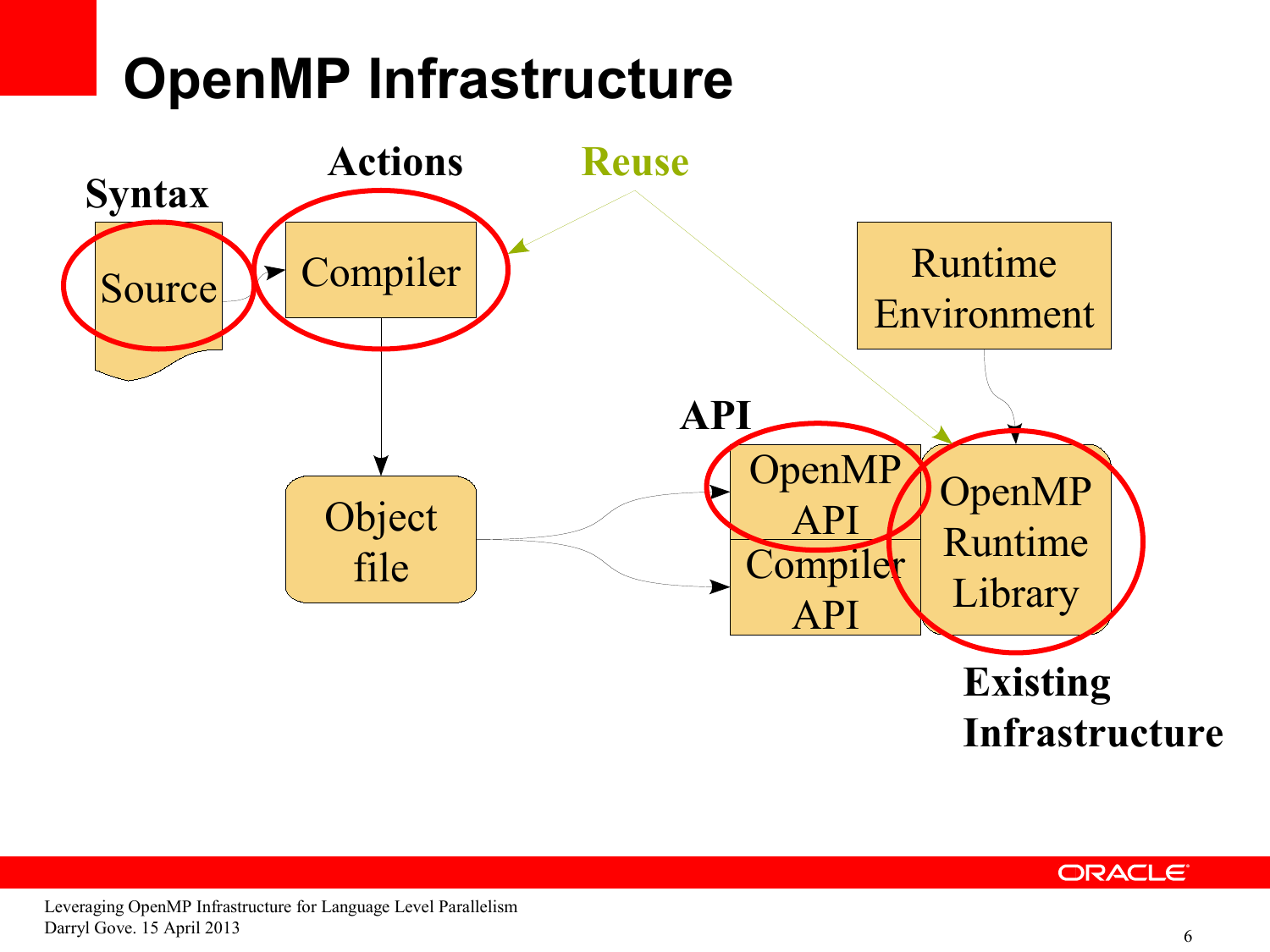

#### ORACLE<sup>®</sup>

Leveraging OpenMP Infrastructure for Language Level Parallelism Darryl Gove. 15 April 2013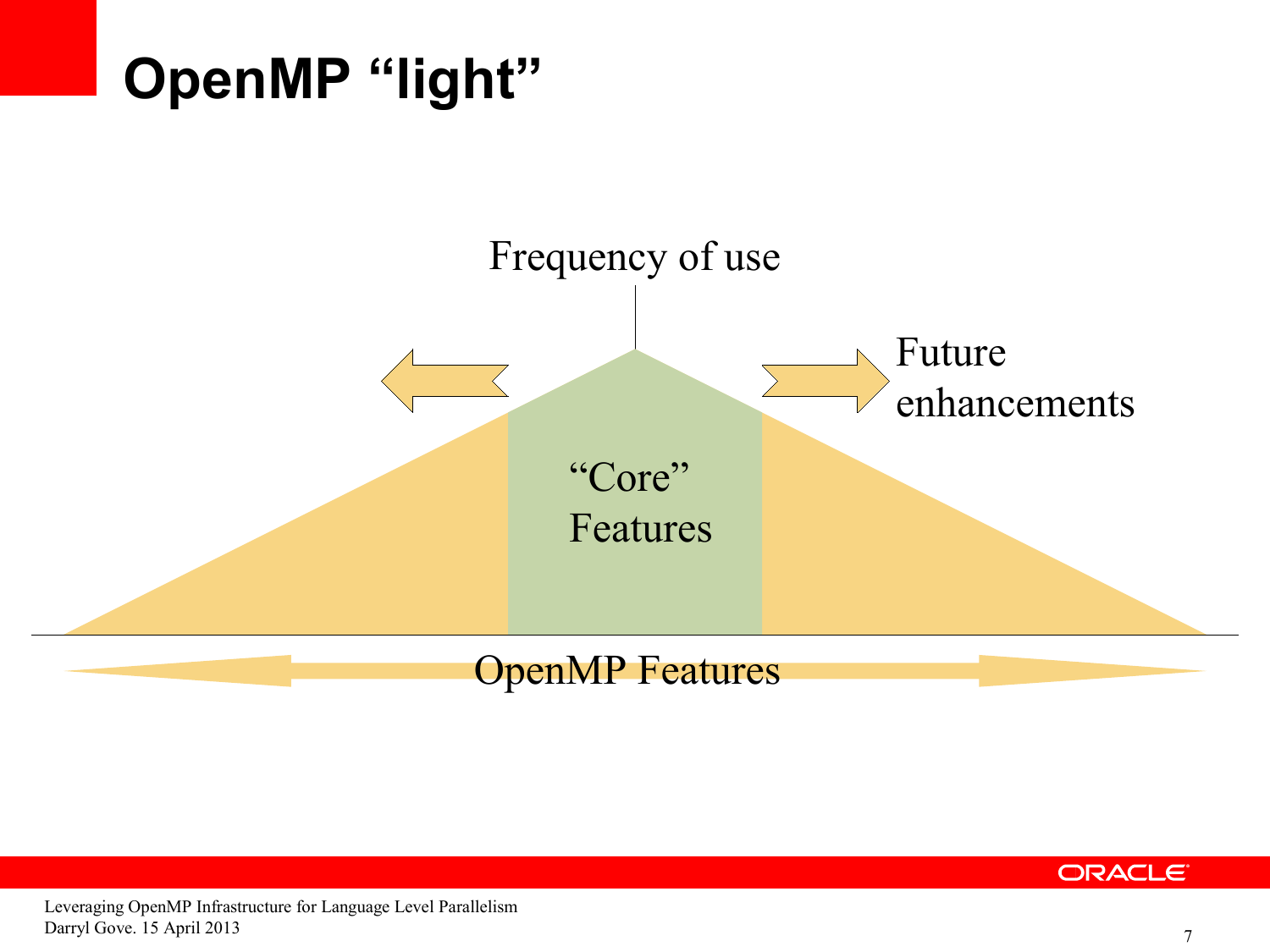# **Leveraging OpenMP**

**For Developers**

- Familiarity for OpenMP developers
	- Easy adoption
- No conflict with OpenMP
	- Can mix parallelisation methods
	- Don't force a choice on developers
	- Large existing code base using OpenMP
- Gentle transition *both* ways
	- "Standardise" parallel code
	- Utilise "leading edge" OpenMP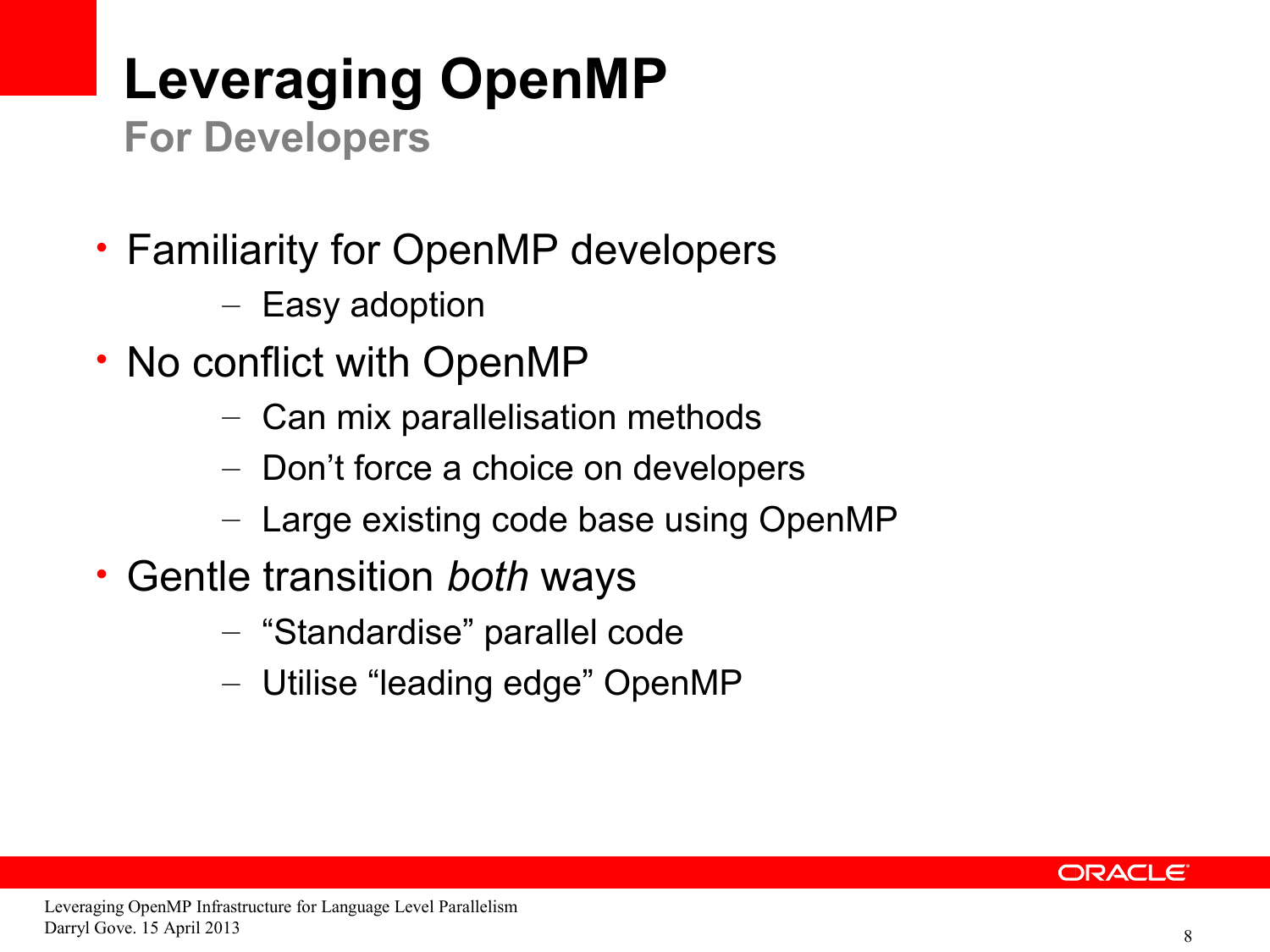# **Reuse of OpenMP Infrastructure**

**For compilers**

- Widely available on most/all platforms
	- Low development cost
	- Rapid availability
- 15 years of production use
	- Few remaining bugs
	- Already tuned
- Not another library
	- Compatibly leverages existing code
	- Low maintenance costs

#### ORACLE®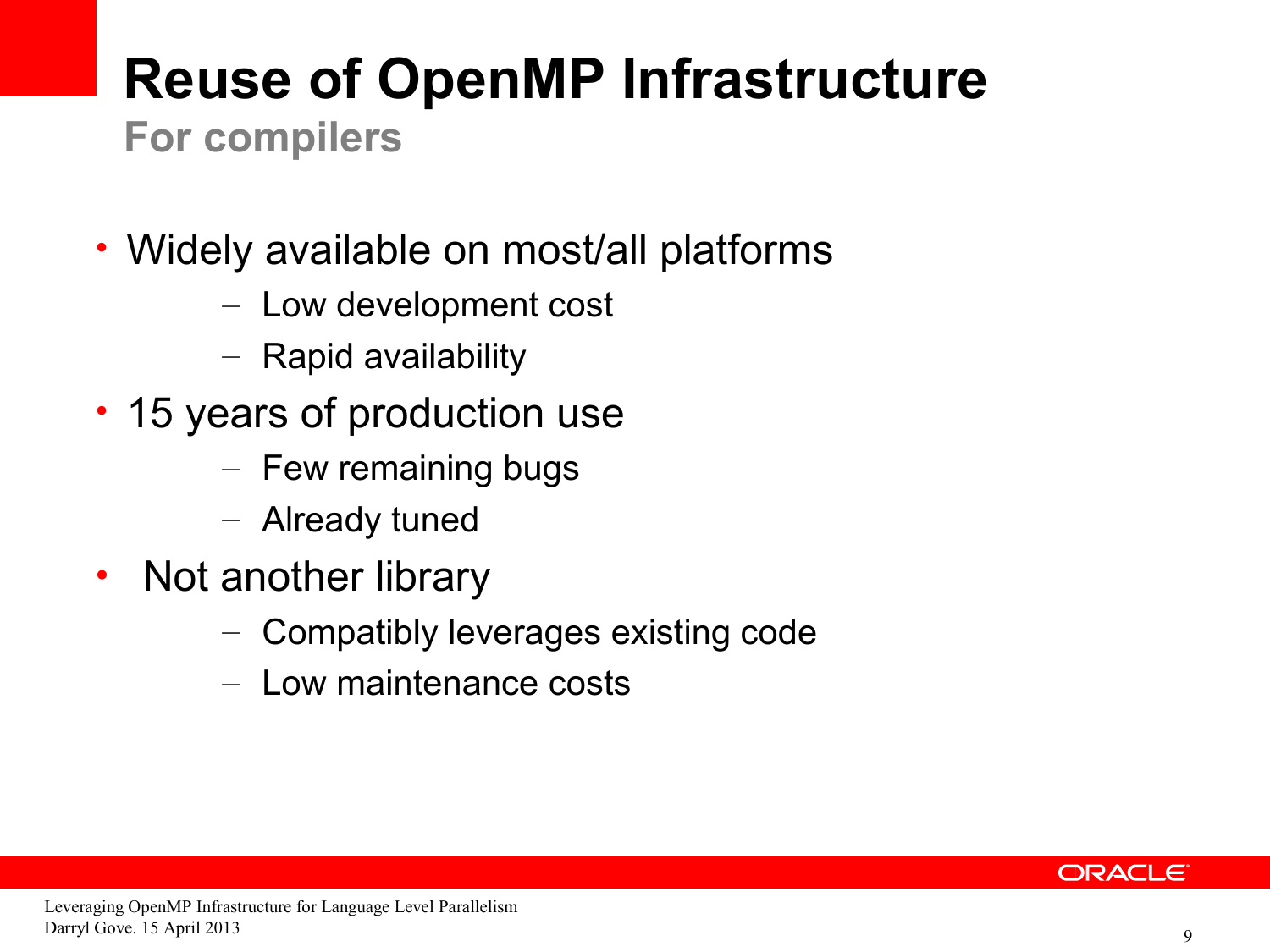

#### **Overview of OpenMP**

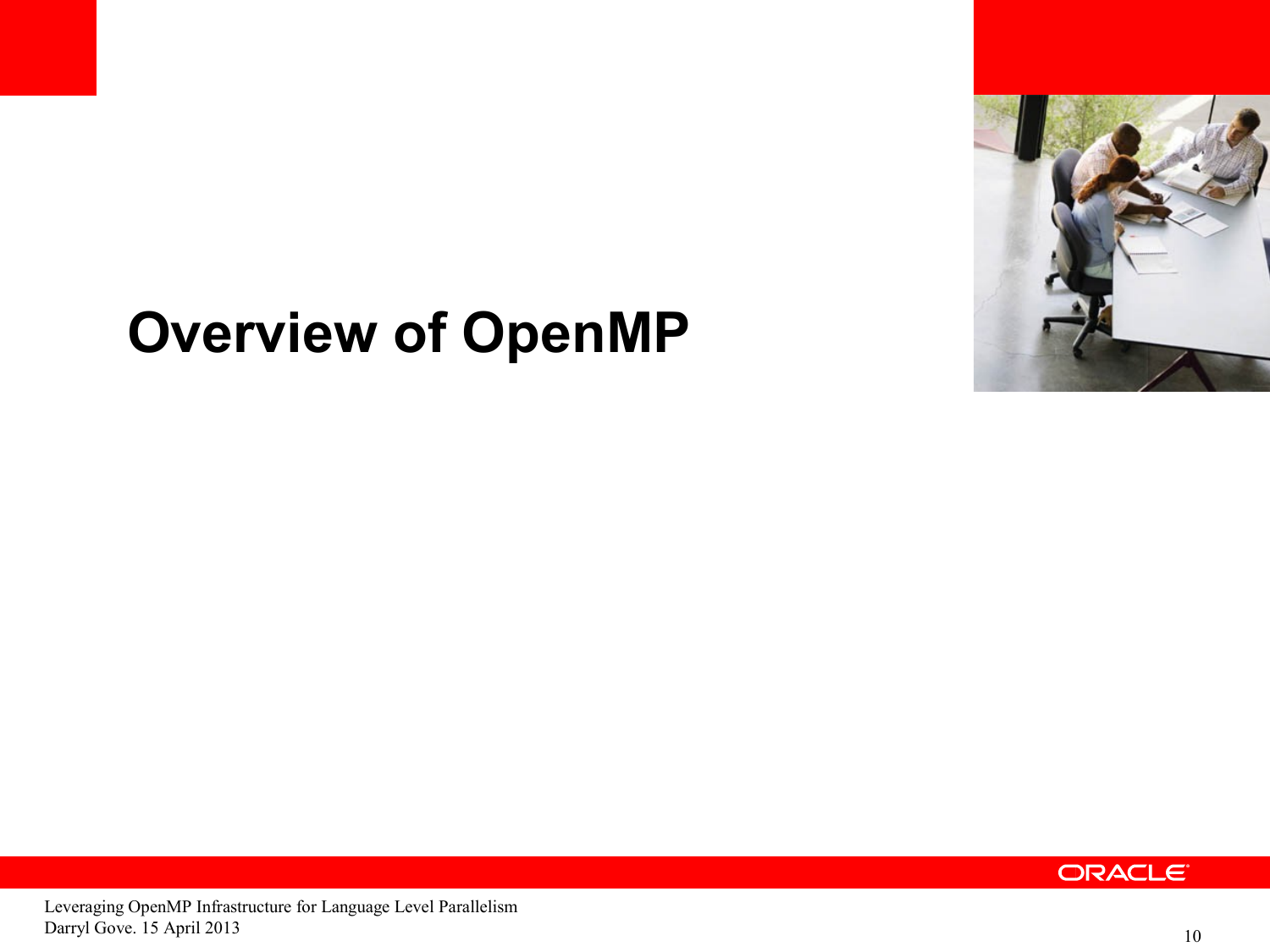## **Types of parallelisation**

- Parallel region
- Parallel sections
- Parallel for
- Parallel tasks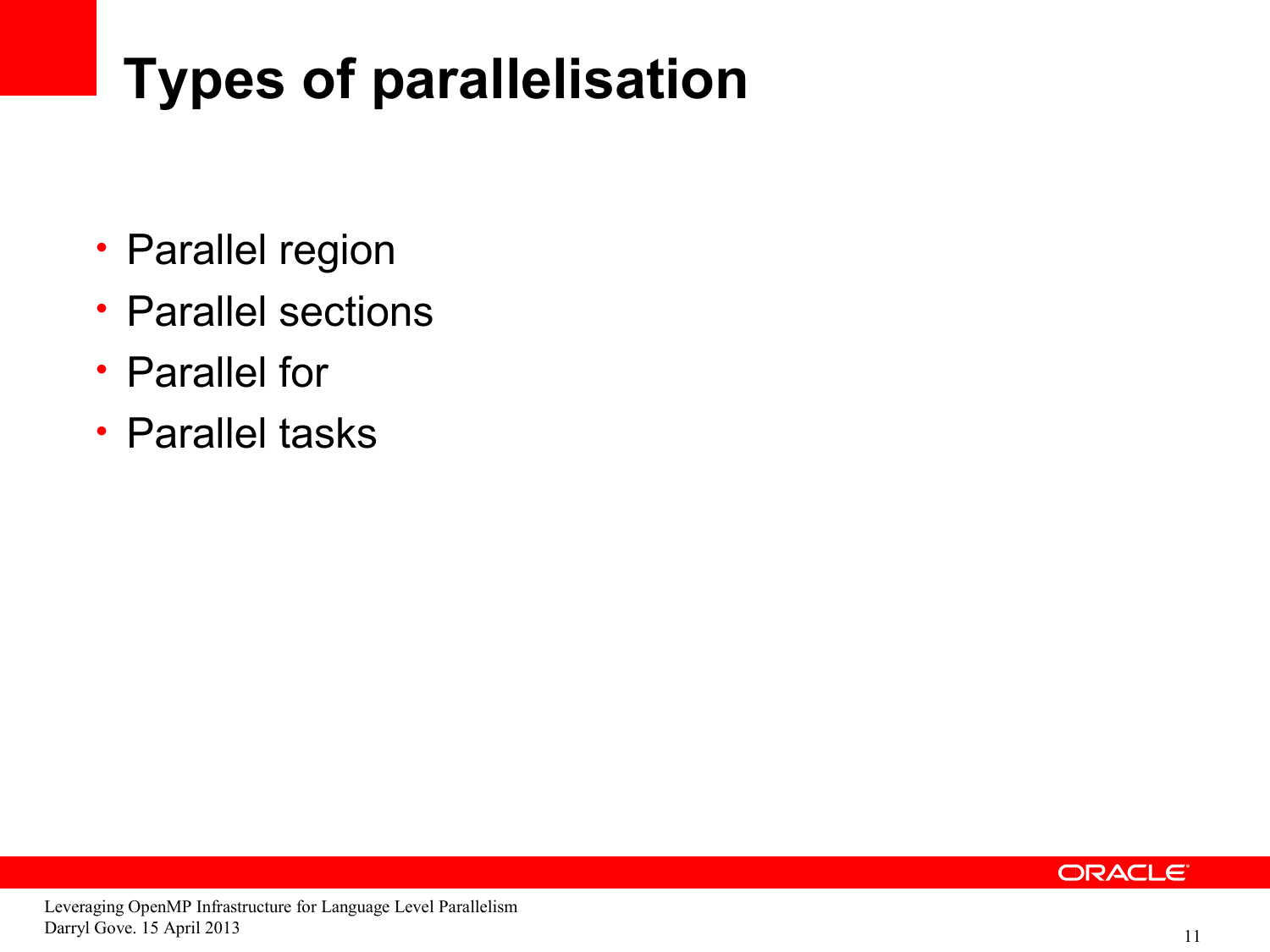#### **Parallel Region**

#### **#pragma omp parallel**

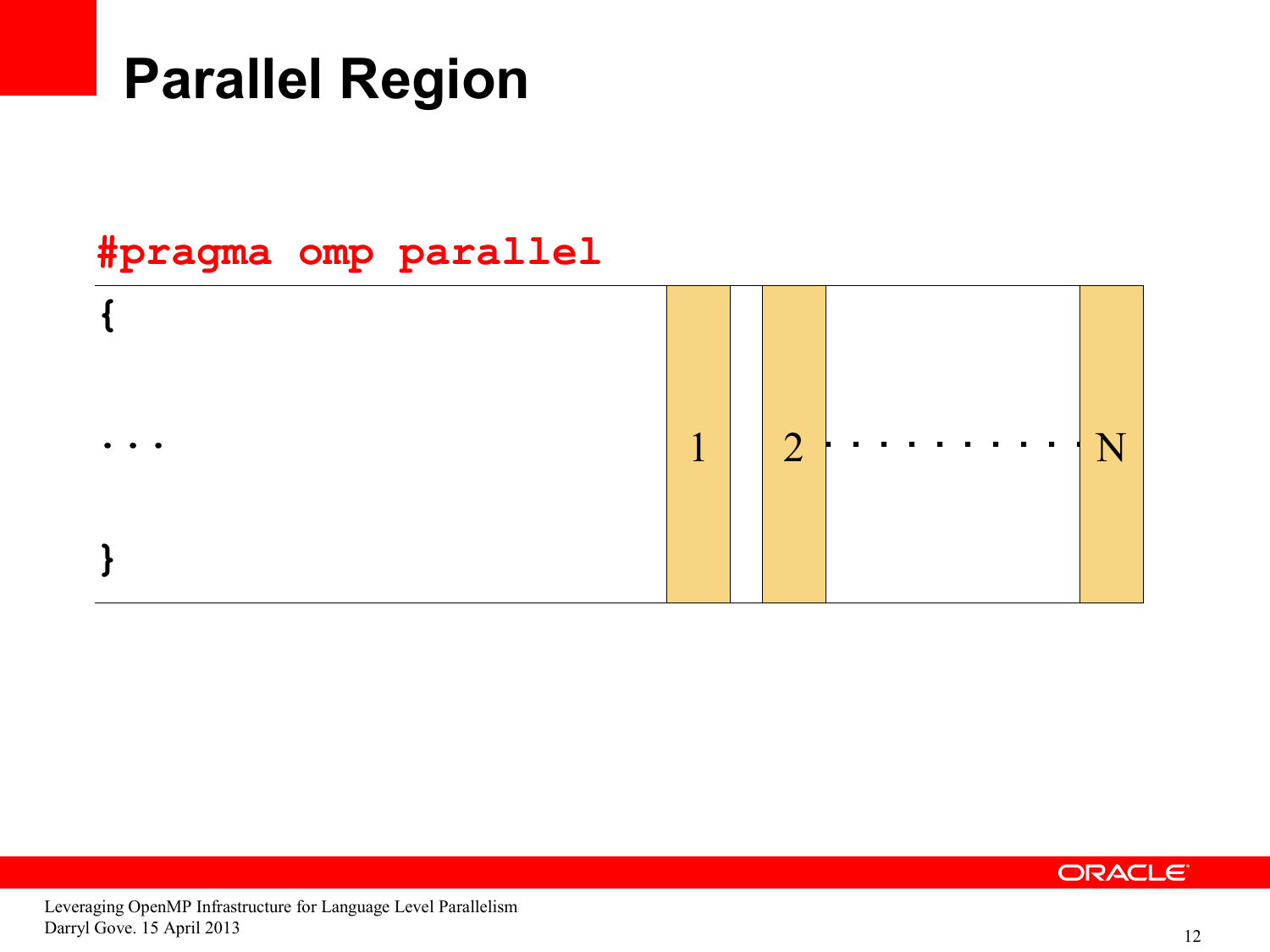#### **Parallel Region Example**

```
#include <stdio.h>
int main()
{
   #pragma omp parallel num_threads(3)
   {
     printf("'Ello\n");
   }
}
$ cc -O -xopenmp copper.c
'Ello
'Ello
'Ello
```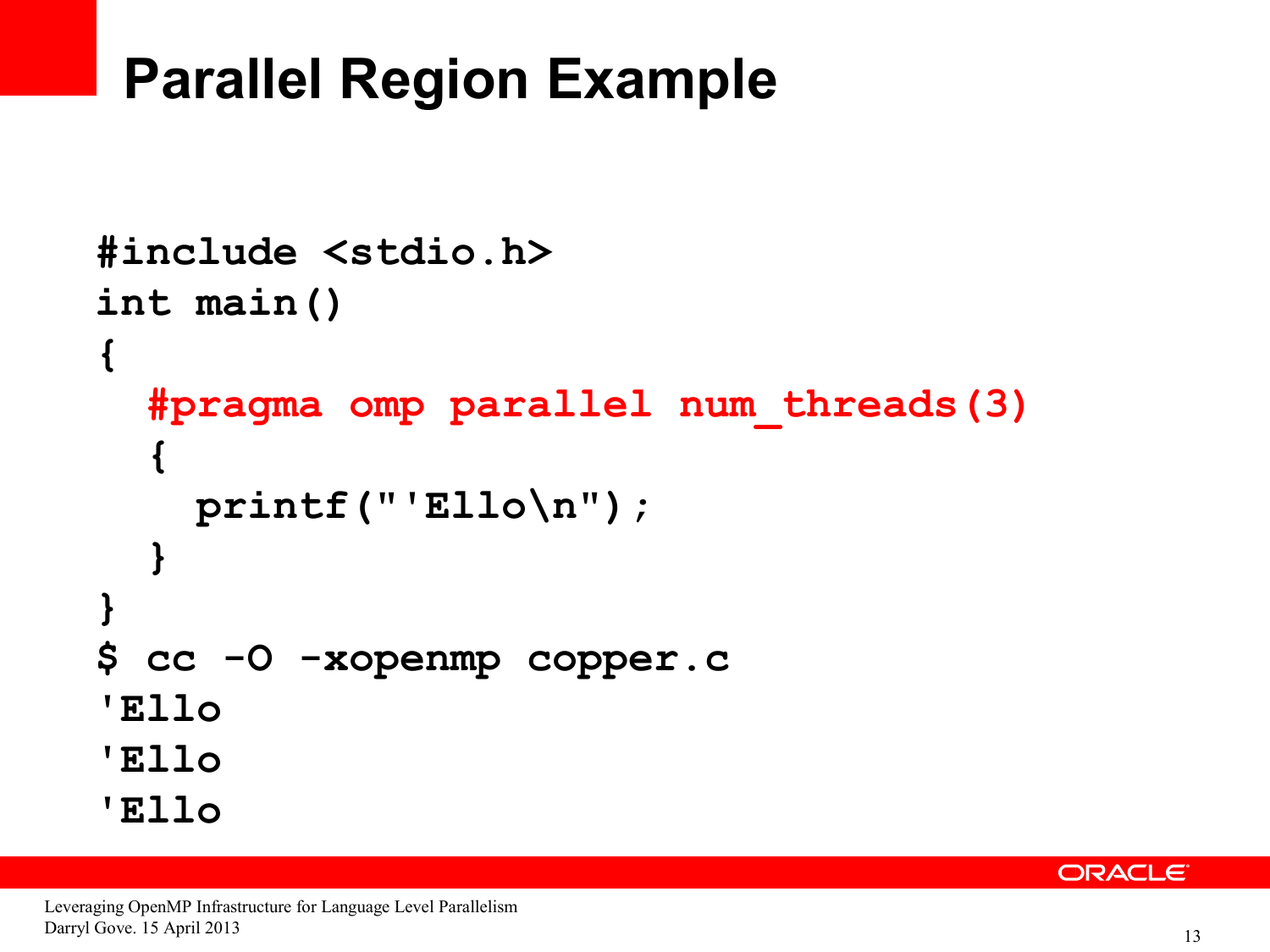#### **Parallel Sections Example**



#### **ORACLE**

Leveraging OpenMP Infrastructure for Language Level Parallelism Darryl Gove. 15 April 2013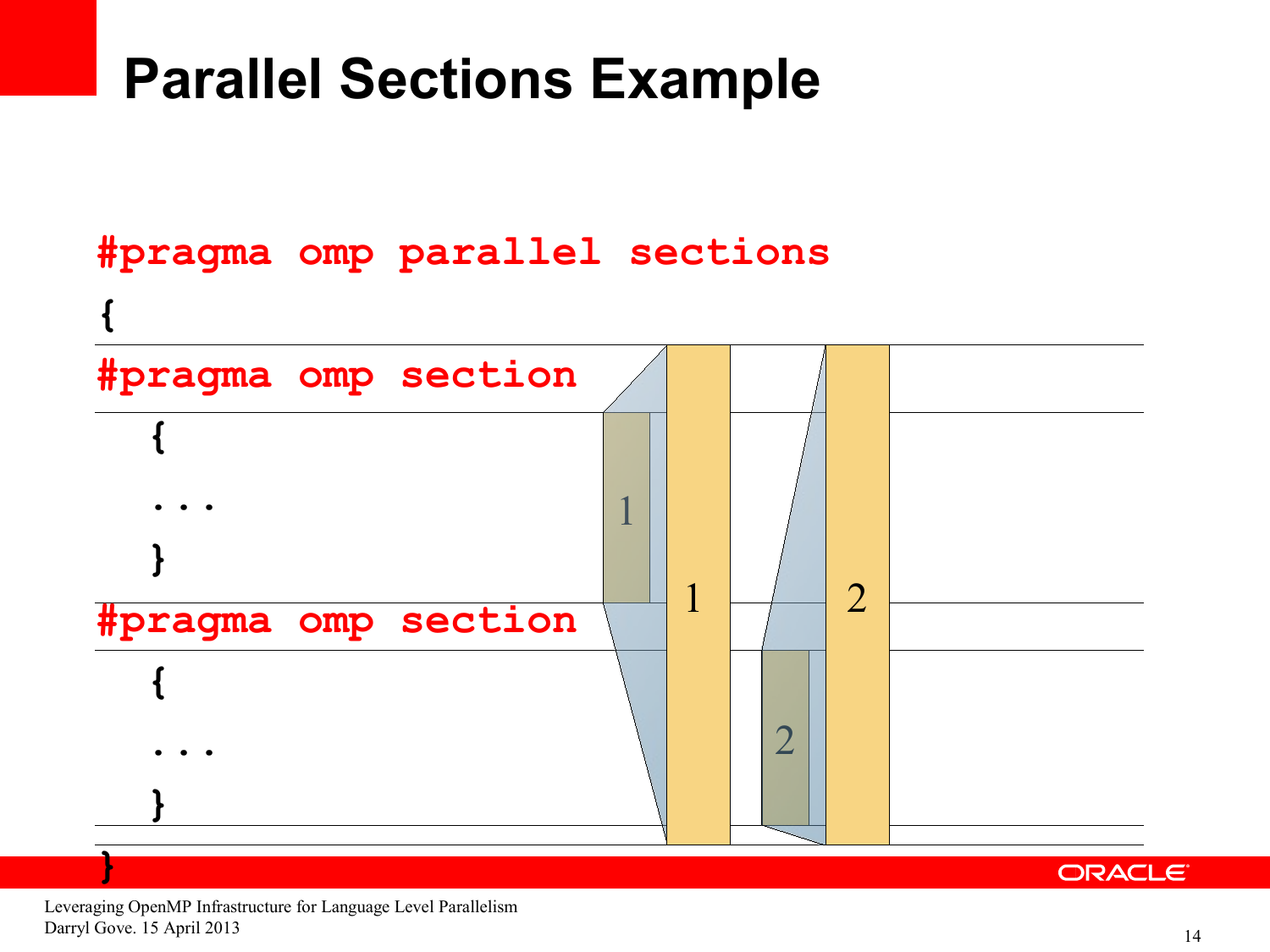#### **Parallel Sections**

```
 #pragma omp parallel sections num_threads(2)
   {
     #pragma omp section
     { printf("Hello\n"); }
     #pragma omp section
     { printf("There\n"); }
   }
...
$ cc -O -xopenmp sections.c
$ ./a.out
There
Hello
```
#### ORACLE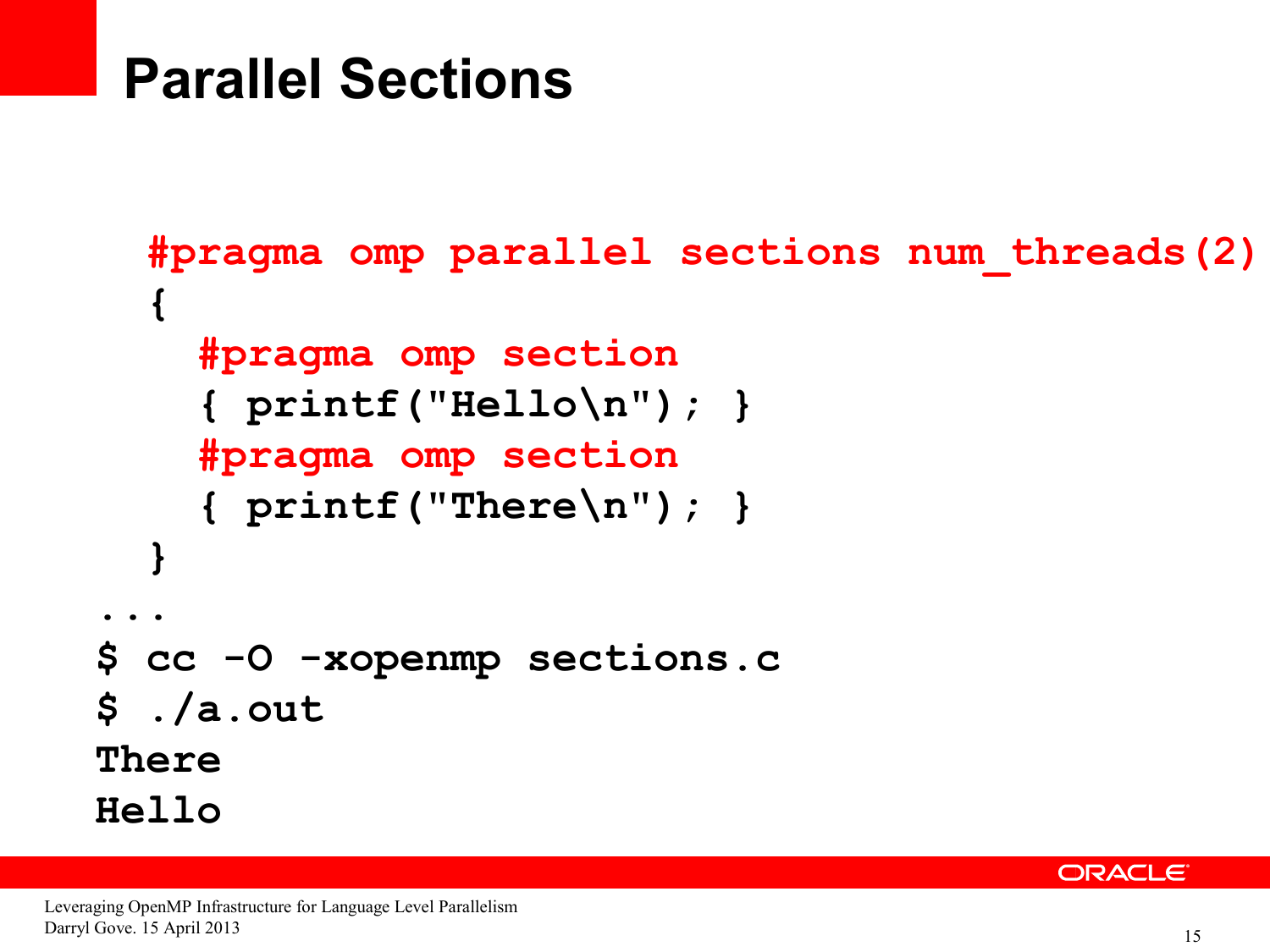#### **Parallel For**

#### **#pragma omp parallel for**

**for (...)**



#### ORACLE<sup>®</sup>

Leveraging OpenMP Infrastructure for Language Level Parallelism Darryl Gove. 15 April 2013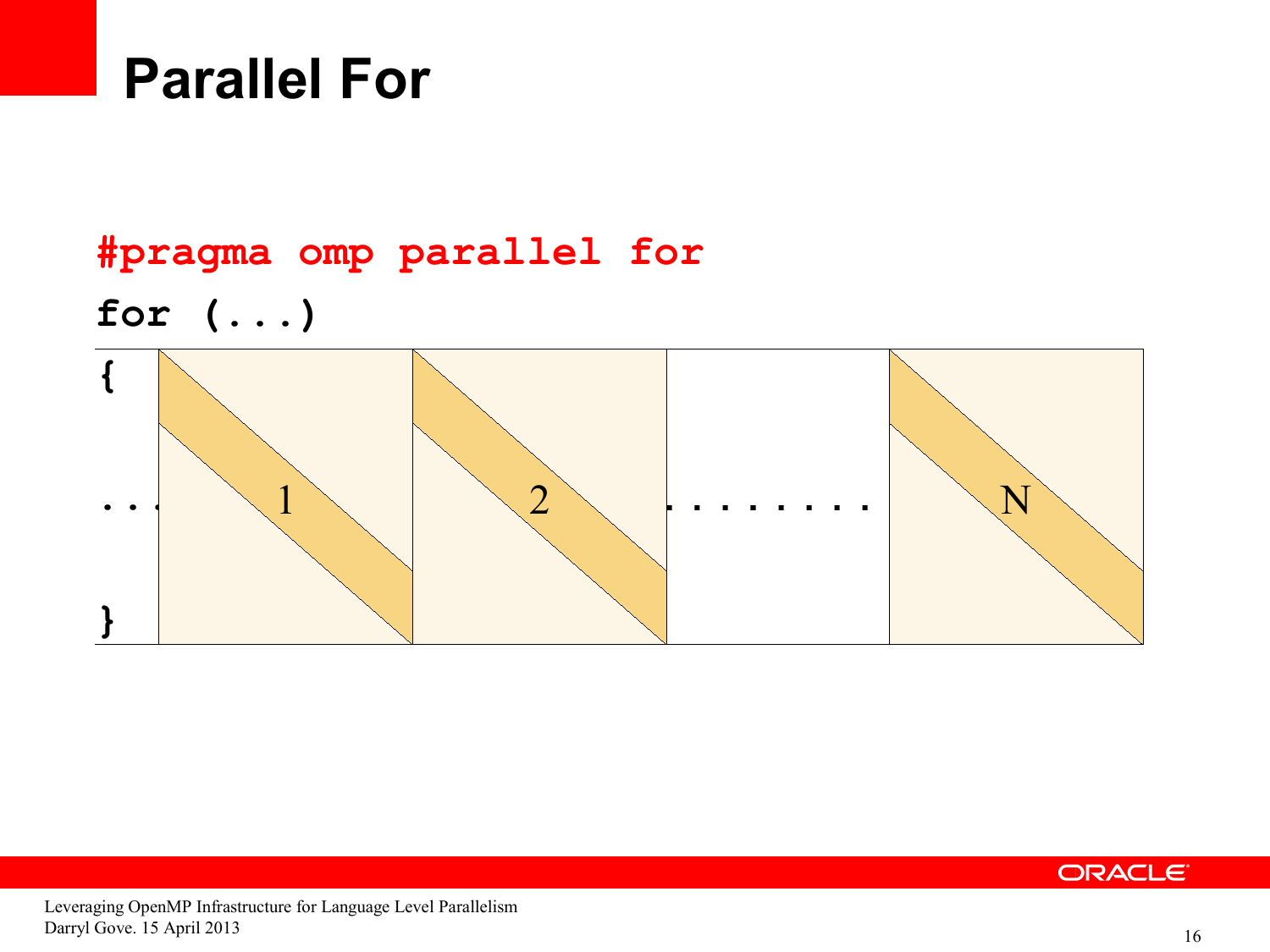#### **Parallel For Example**

```
double sum(double * values, int length)
{
   double total=0.0;
   #pragma omp parallel for reduction(+:total)
   for (int i=0; i<100000; i++)
   {
     total += values[i];
   }
   return total;
}
```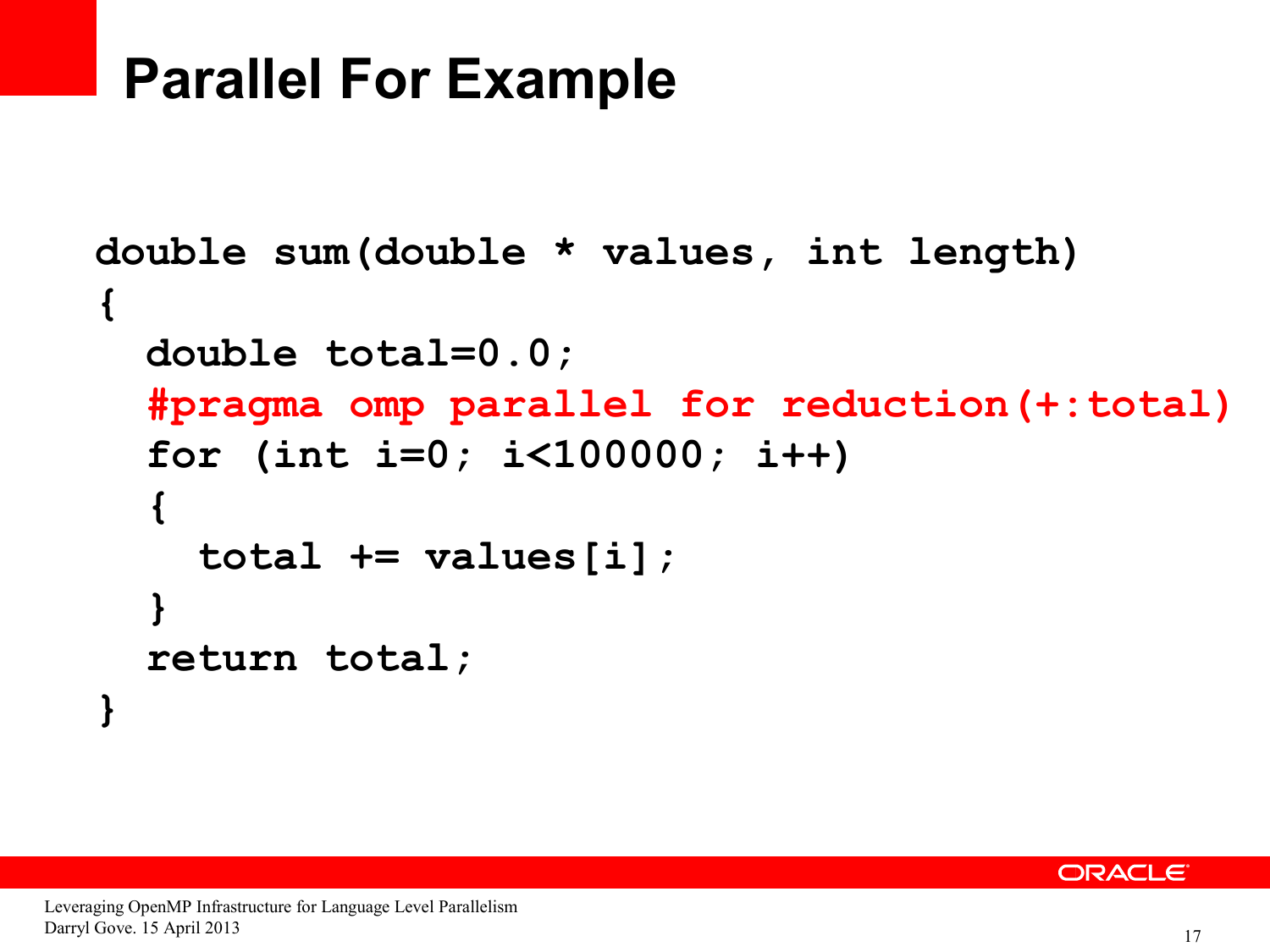#### **Parallel Tasks**

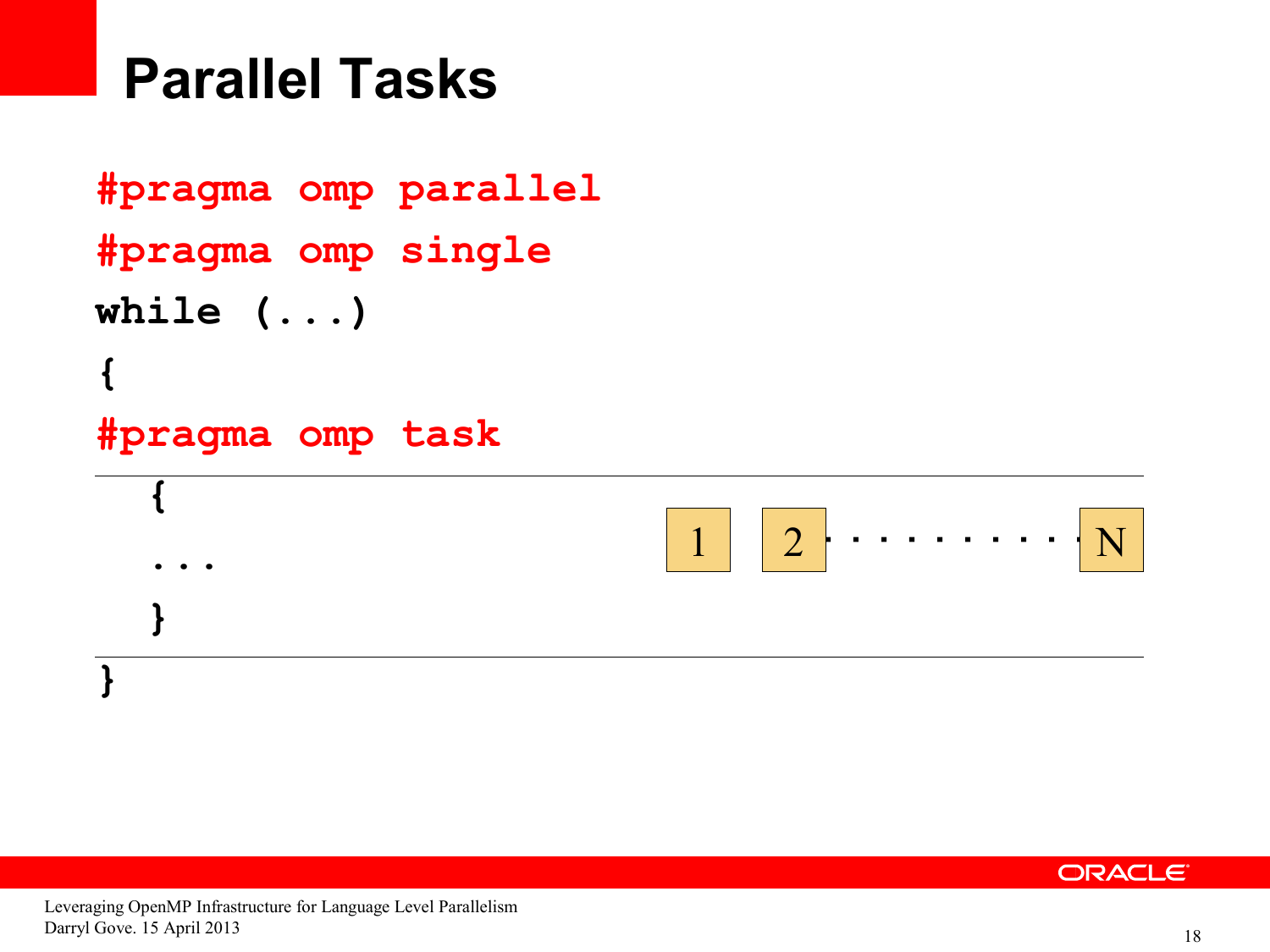#### **Parallel Tasks Example**

```
int fib(int n) {
   int i, j;
   if (n<2) return n;
   else
   {
     #pragma omp task shared(i) firstprivate(n)
     i=fib(n-1);
     #pragma omp task shared(j) firstprivate(n)
     j=fib(n-2);
     #pragma omp taskwait
     return i+j;
   } }
int main()
{
   #pragma omp parallel
   {
     #pragma omp single
    printf ("fib(%d) = \delta d \n\cdot", 10, fib(10));
   } }
```
#### **ORACLE**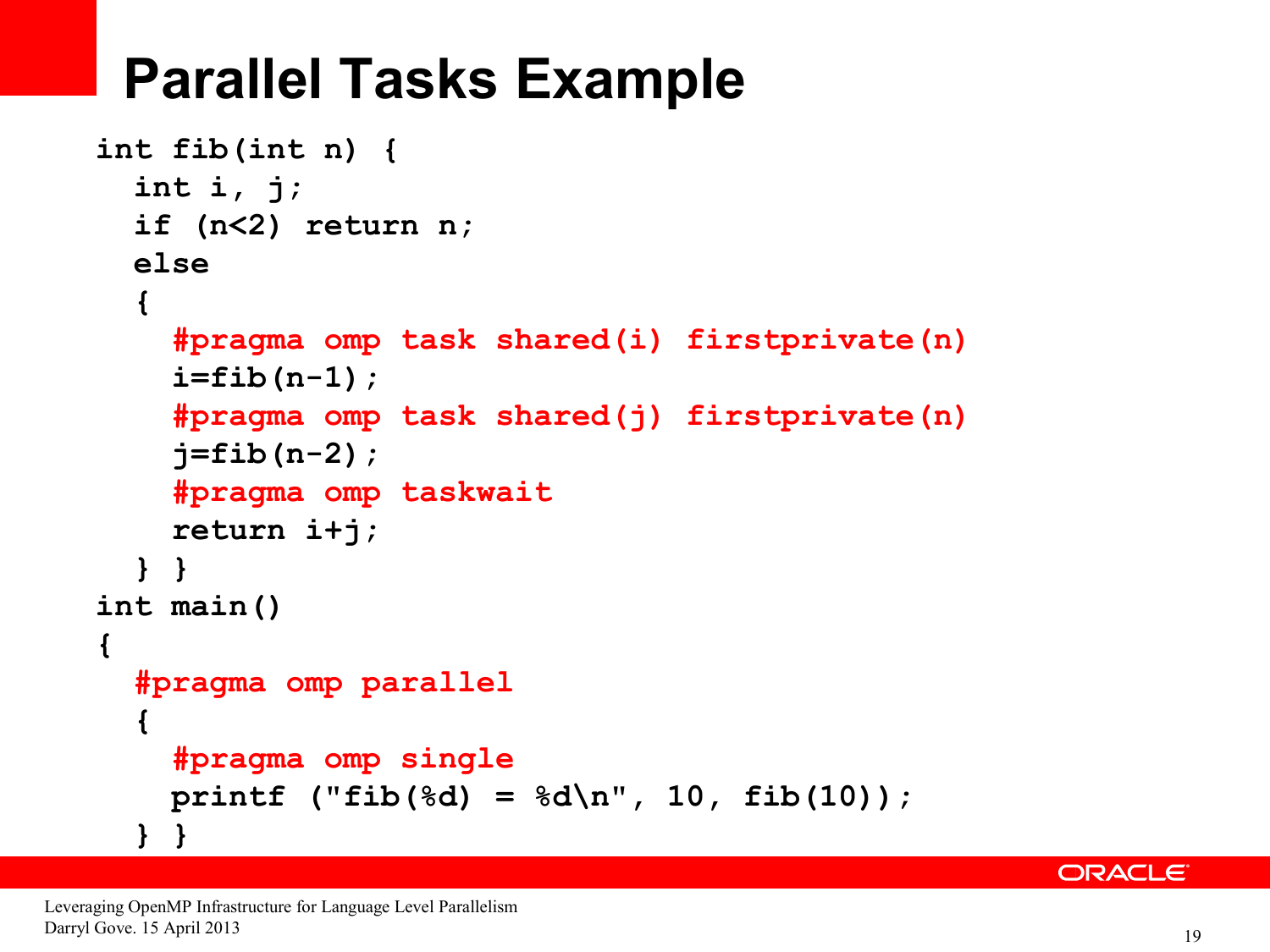### **Core OpenMP Parallelisation**

- **#pragma omp parallel for**
	- Most commonly used
- **#pragma omp task**
	- Most flexible
- Both have "clauses"
	- How parallelisation is performed
	- How variables are scoped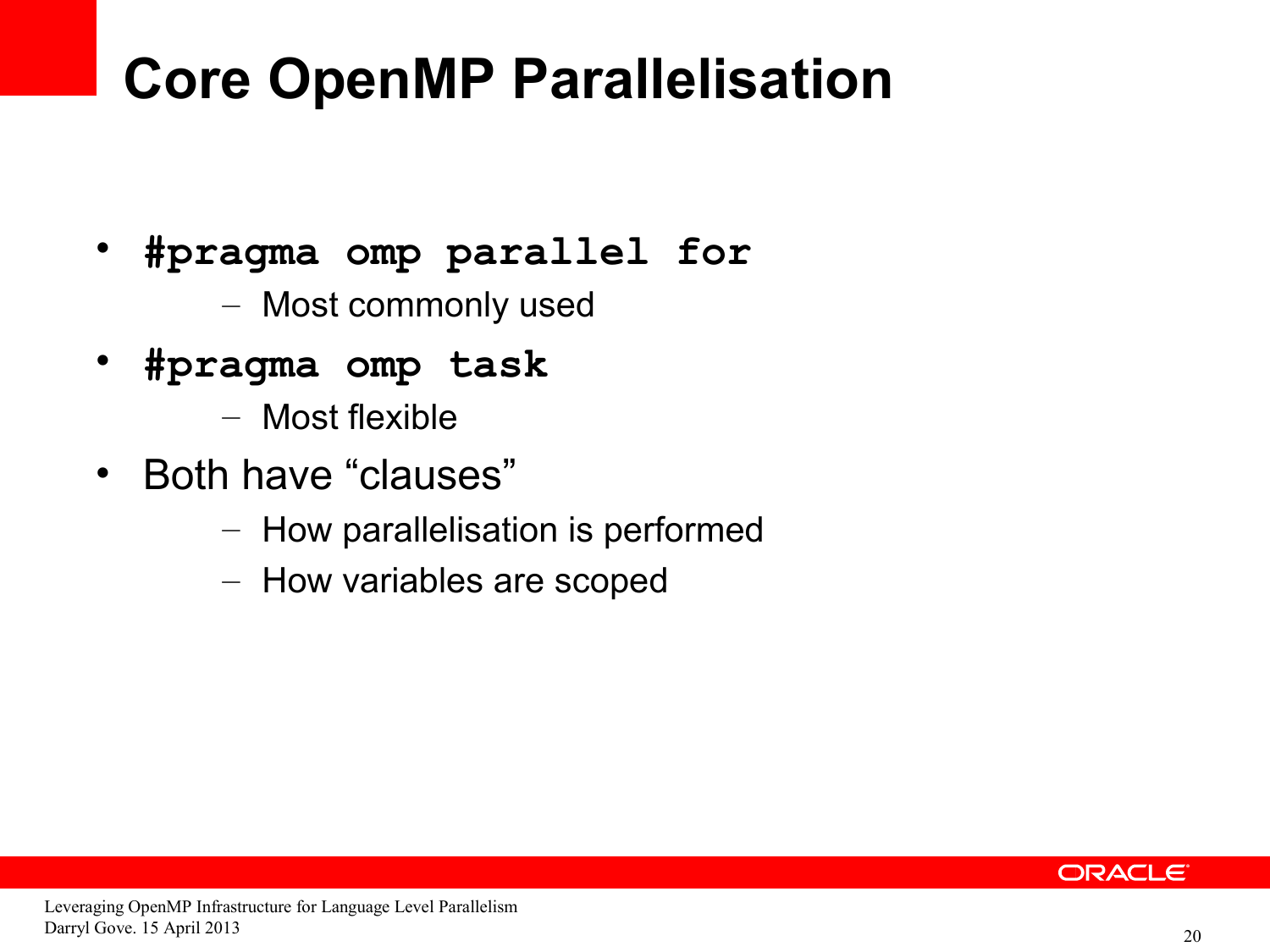# **OpenMP Variable scoping**

- **shared**(var)
	- All threads share original
- **reduction**(operation:var)
	- All threads contribute to result
- **private**(var)
	- Each thread has private copy
- **firstprivate**(var)
	- Private but initialised to value before parallel region
- **lastprivate**(var)
	- Private but last value preserved after parallel region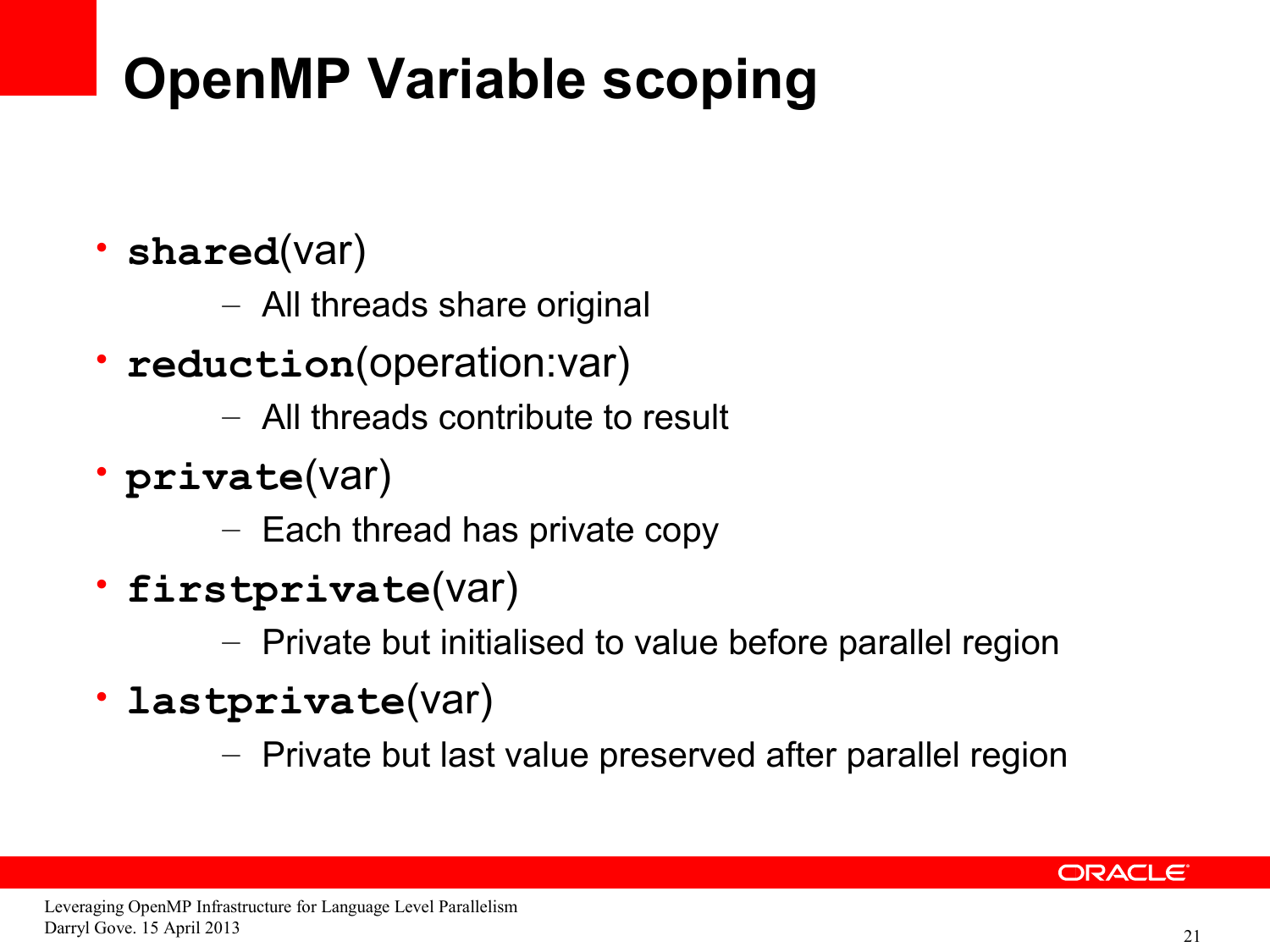### **Useful OpenMP Clauses**

- **proc** bind bind threads to processors
- **if** should multiple threads be used
- **num\_threads** number of threads used
- **depend** enable ordering of tasks
- **collapse** merge multiple loops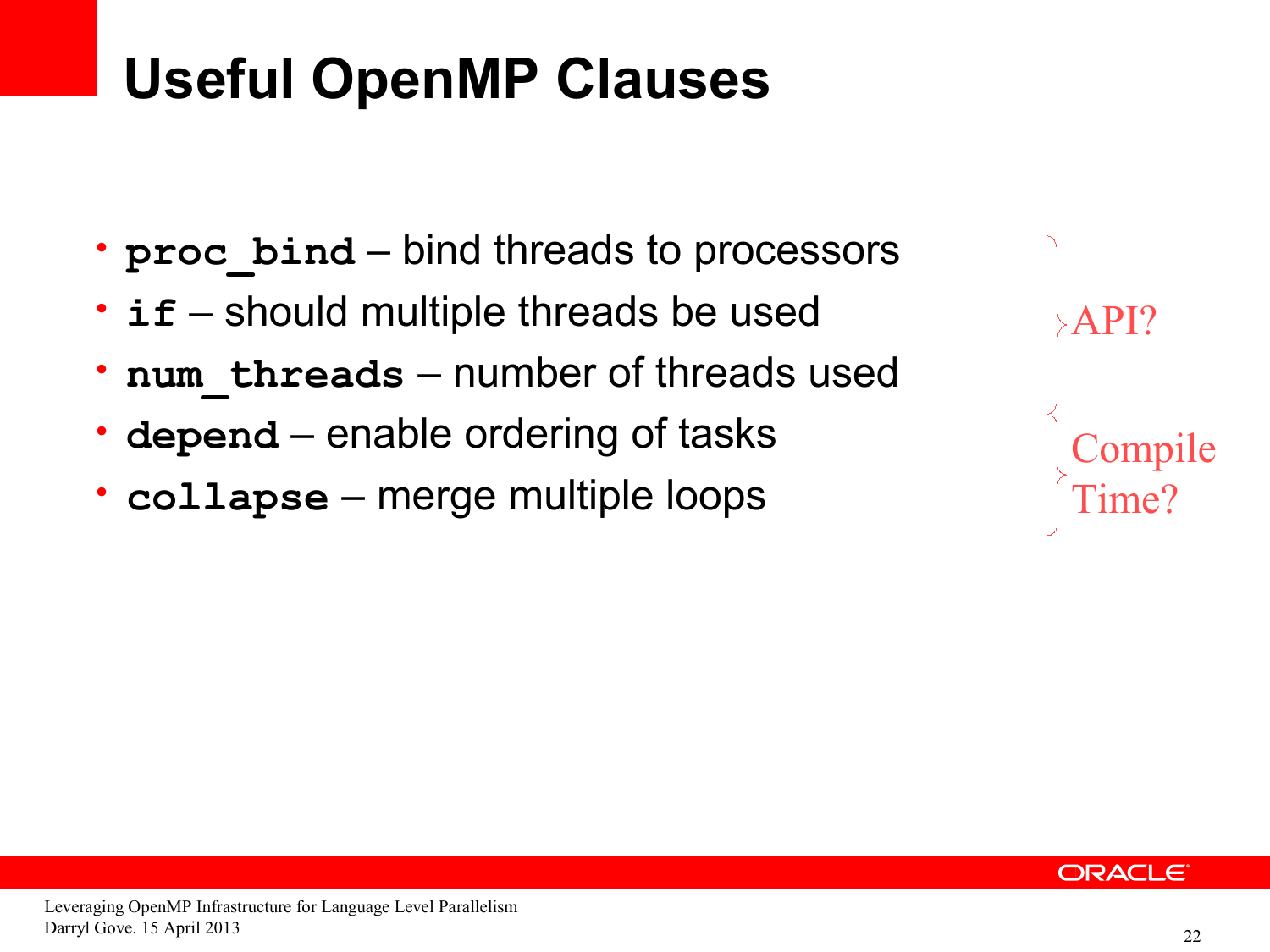### **Core of OpenMP API**

#### **Threads**

omp\_[get|set]\_num\_threads Number of threads used for parallel region Number of threads available for use Maximum number of threads available Get ID of current thread Thread binding pattern *omp\_get\_max\_threads omp\_get\_thread\_limit omp\_get\_thread\_num omp\_get\_proc\_bind*

#### **Scheduling**

*omp\_[get|set]\_schedule omp\_[get|set]\_dynamic*

Scheduling algorithm used Demand based control of number of threads

#### **Hardware**

*omp\_get\_num\_processors omp\_get\_wtime omp\_get\_wtick*

Number of processors available (next slide) Wall time in seconds Precision of wall timer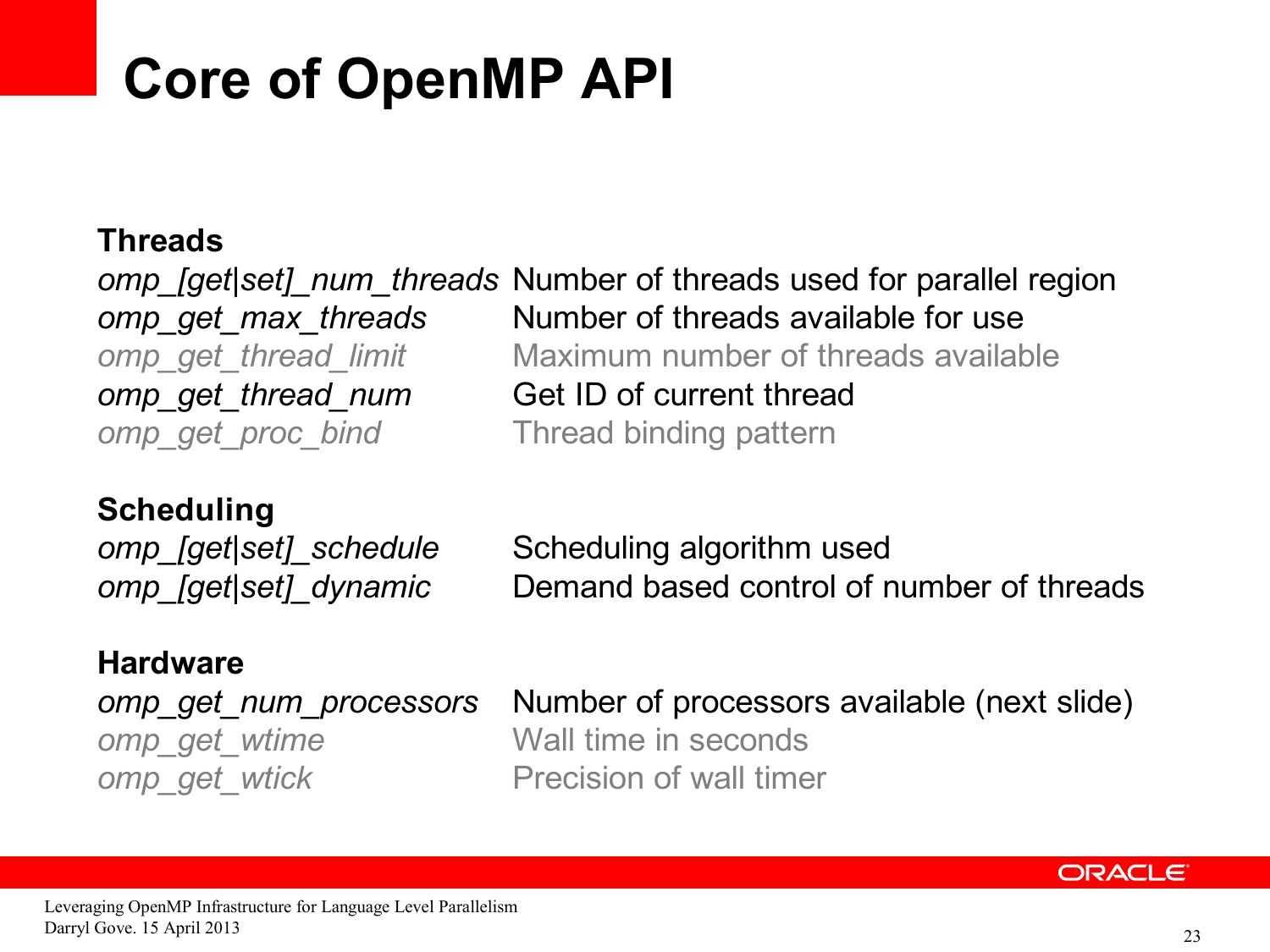### **A Detour into Hardware How many threads?**

- Need to know more about hardware
	- Number of hardware threads?
- Topology important
	- Threads per core?
	- Cores per socket?
	- Sockets per system?
- Performance varies depending on thread location
	- Use many cores
	- Use few sockets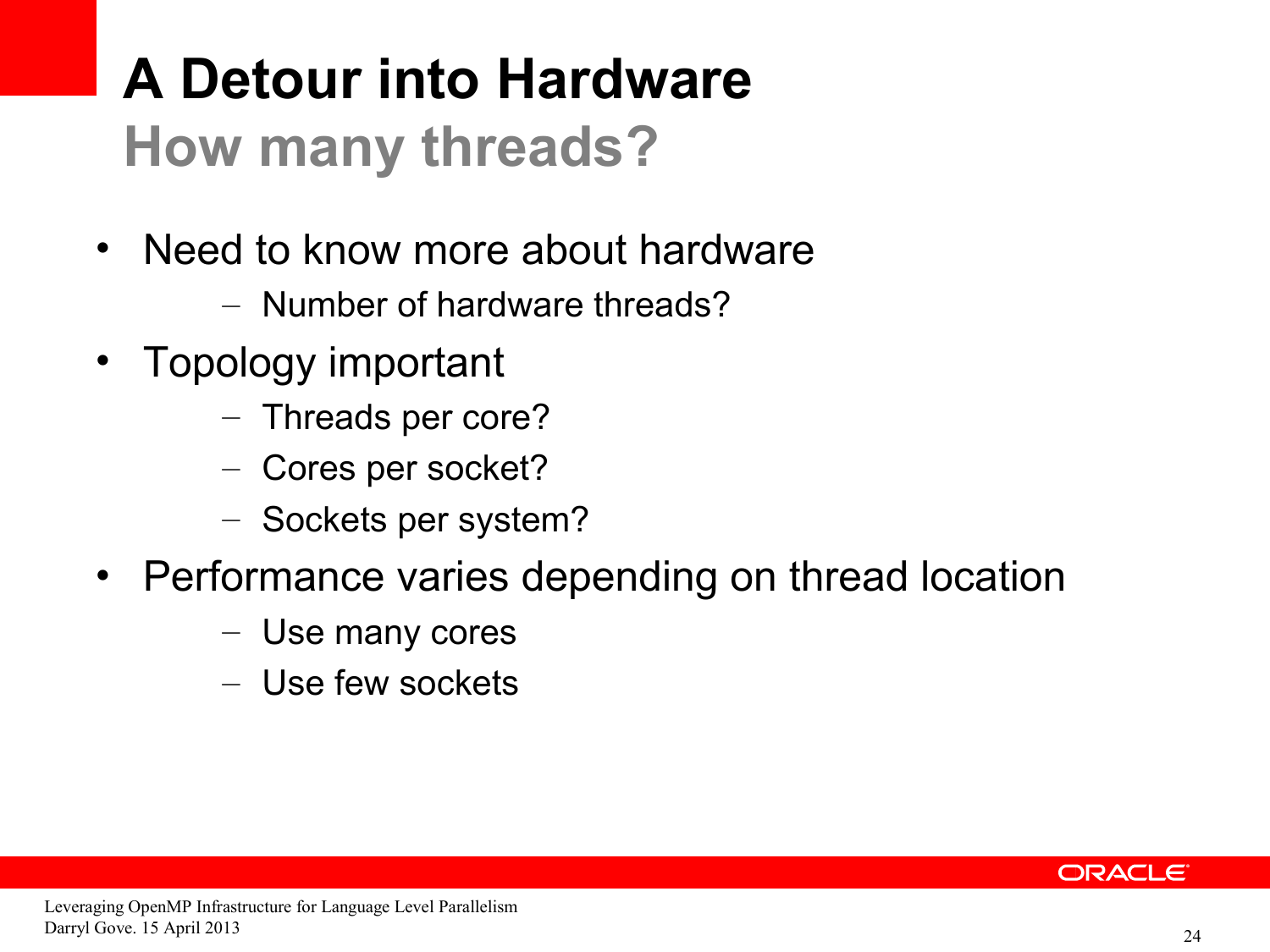### **Scattering or Gathering Threads**

- Spread (ie scatter)
	- Use fewest threads per core
	- Gives each thread most core resources
- Close (ie co-locate)
	- Use fewest cores for threads
	- Shares core resources
	- Minimises communication costs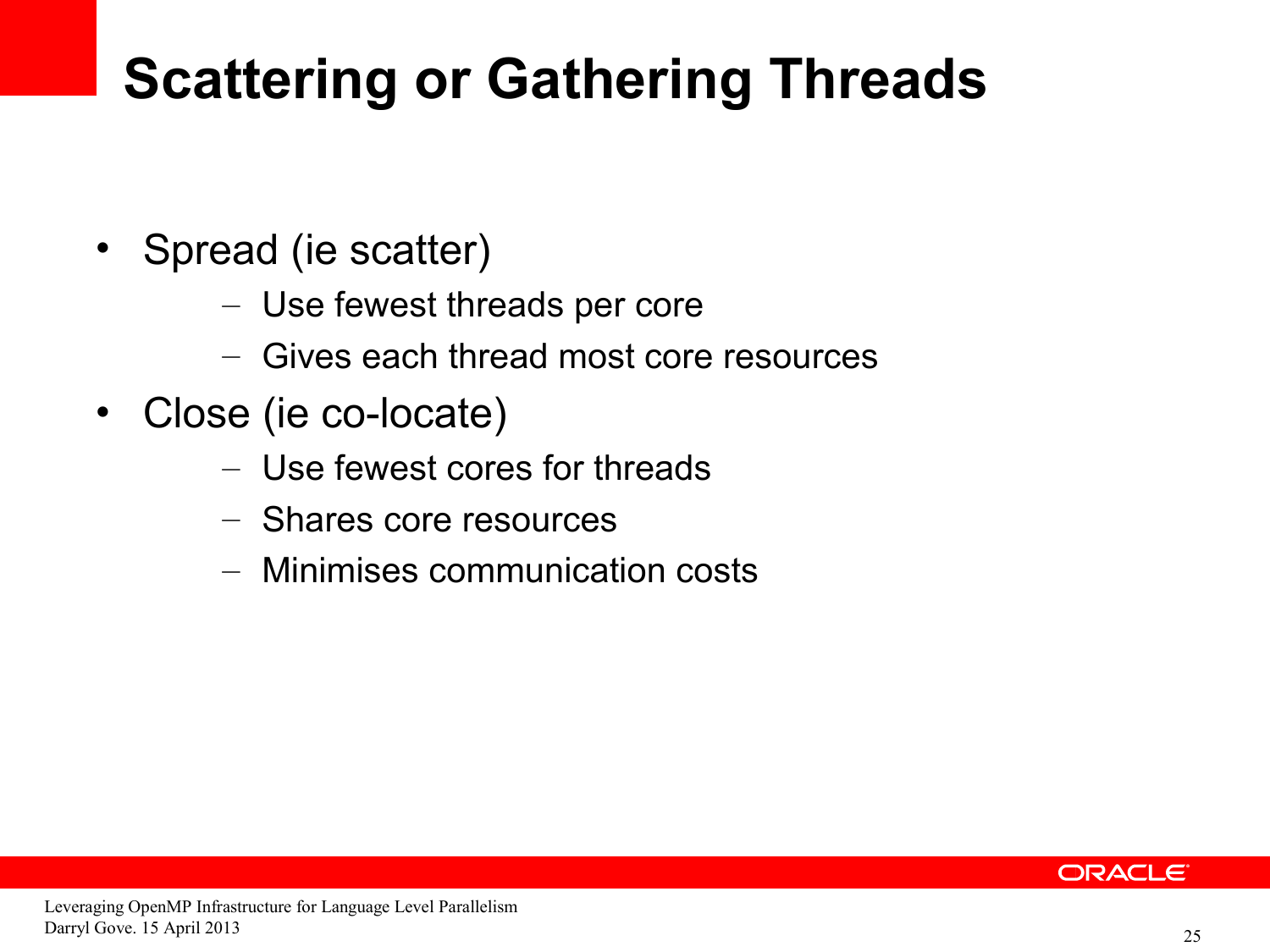

#### **Open Issues and Initial Proposal**

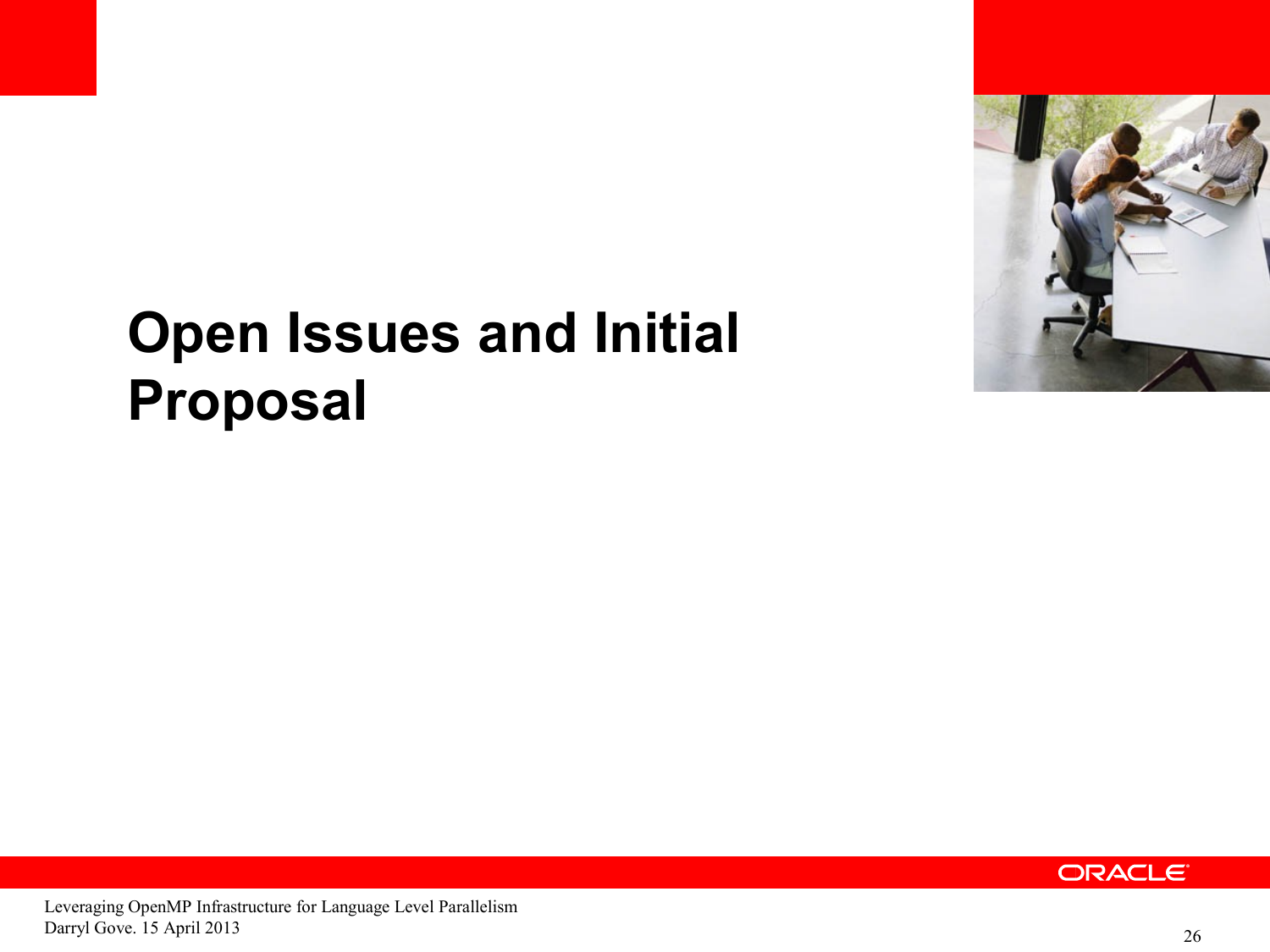### **Open Issues**

- Syntax
	- Many options
	- One used as illustration
- Variable scoping
	- Multiple ways to do this
	- Including *not* doing it
- What to include/exclude
	- Aiming to get most benefit
	- From fewest features

#### ORACLE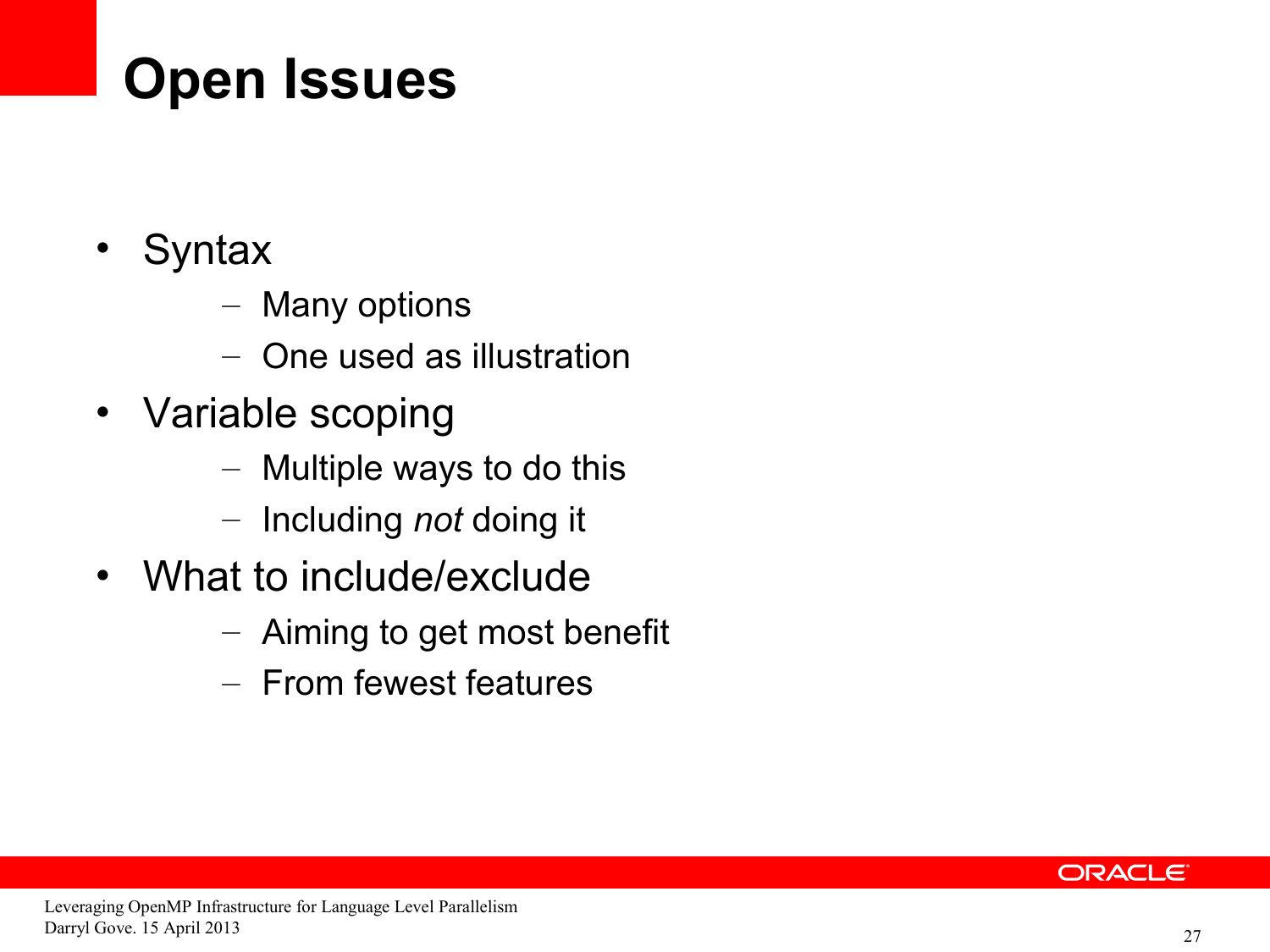**\_Parallel for** 

#### **\_Parallel for (int i=0; i<1000; i++) { // Work divided across all threads**  $a[i] = b[i] * c[i];$

**}**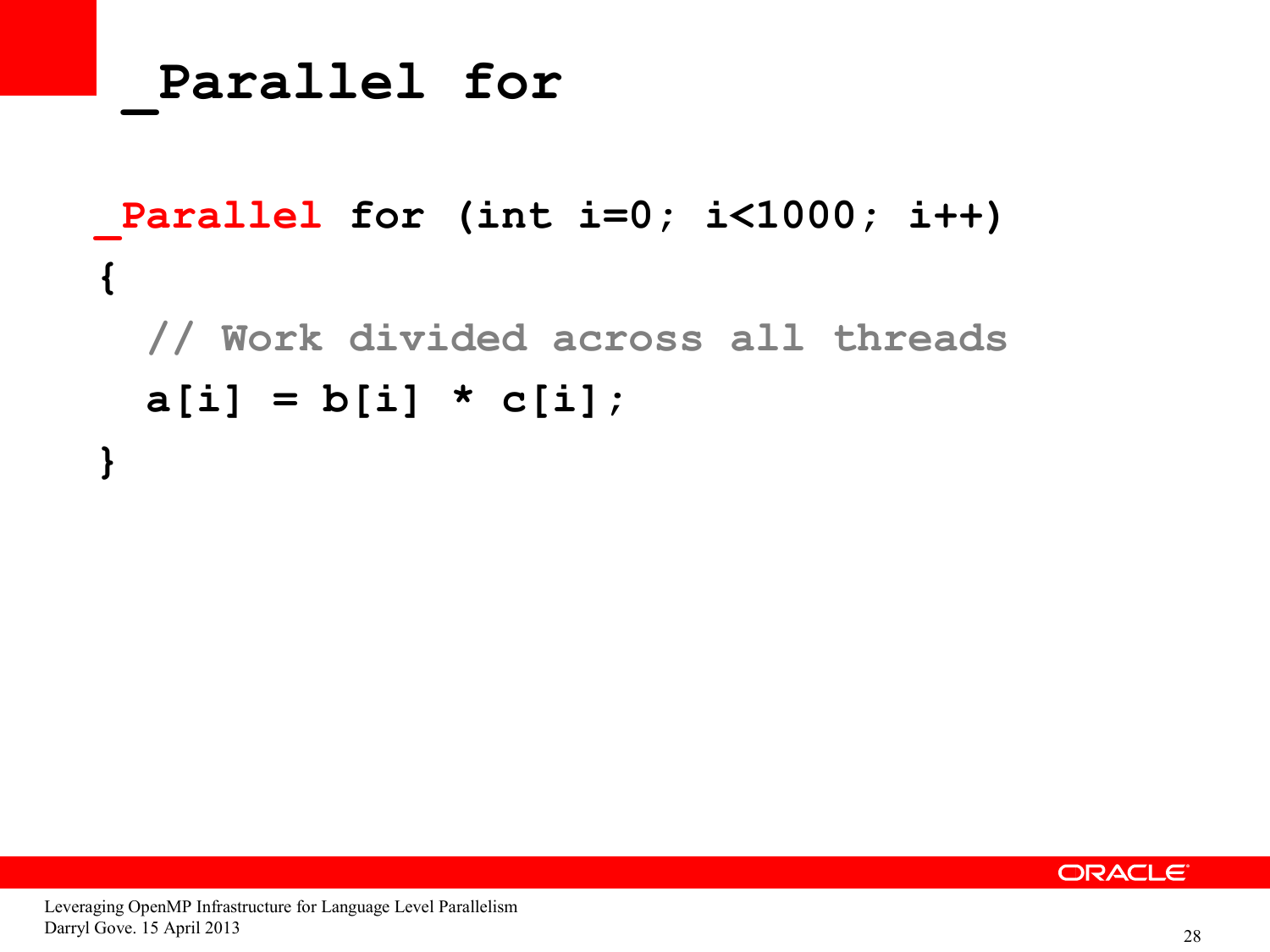# **\_Parallel \_Task { \_Parallel \_Task { i=fib(n-1); } \_Parallel \_Task**  $\{$   $j=$   $\text{fib}(n-2)$ ;  $\}$  **waitfortasks(); return i+j; }**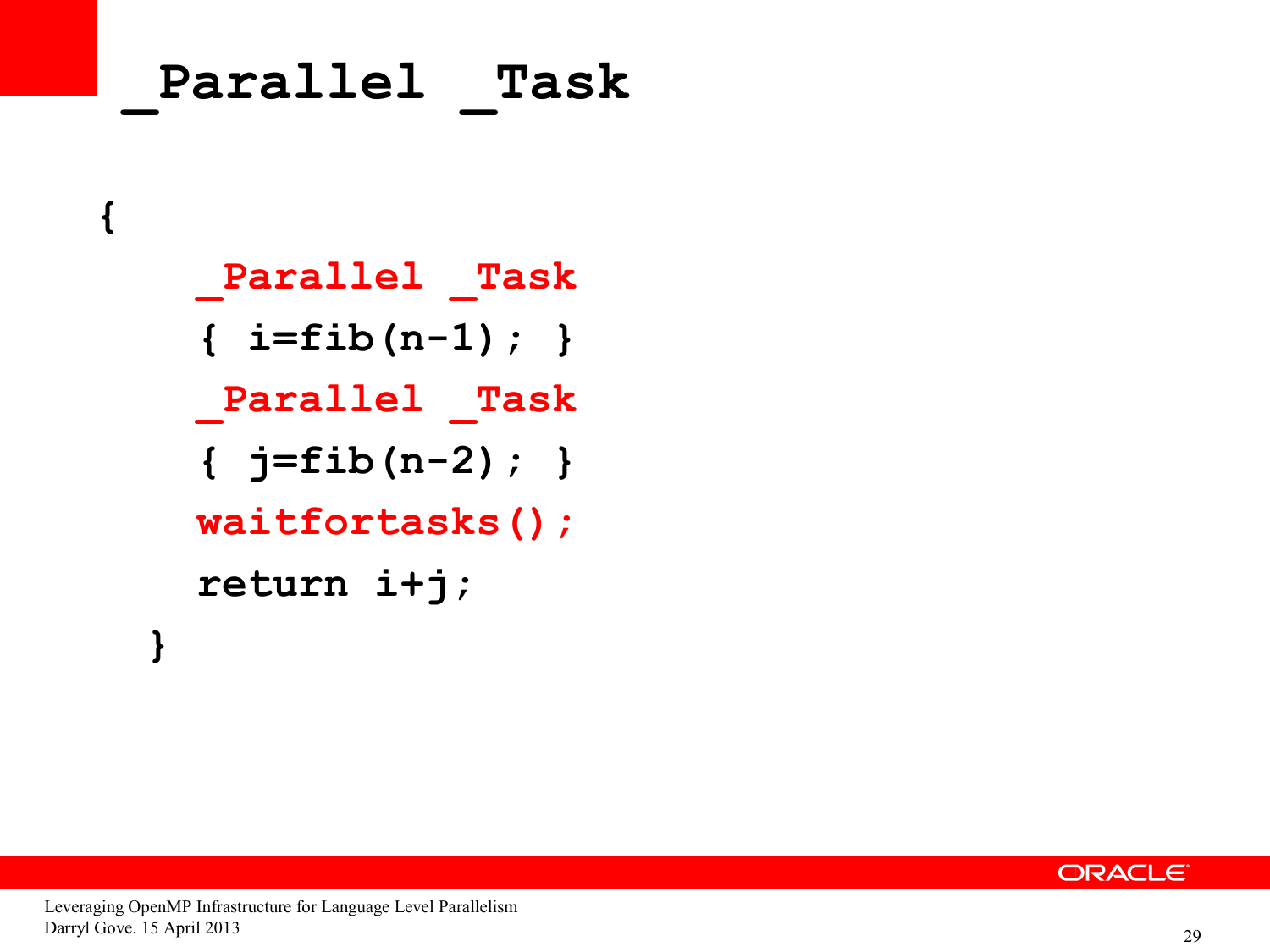```
_Parallel _Task
while(1) 
{
   int stream = accept(s, &client, &size);
    _Parallel _Task
   {
     char buffer[1024];
     while (recv(stream,buffer,sizeof(buffer),0))
     { send(stream,buffer, strlen(buffer)+1,0); }
   }
}
waitfortasks();
```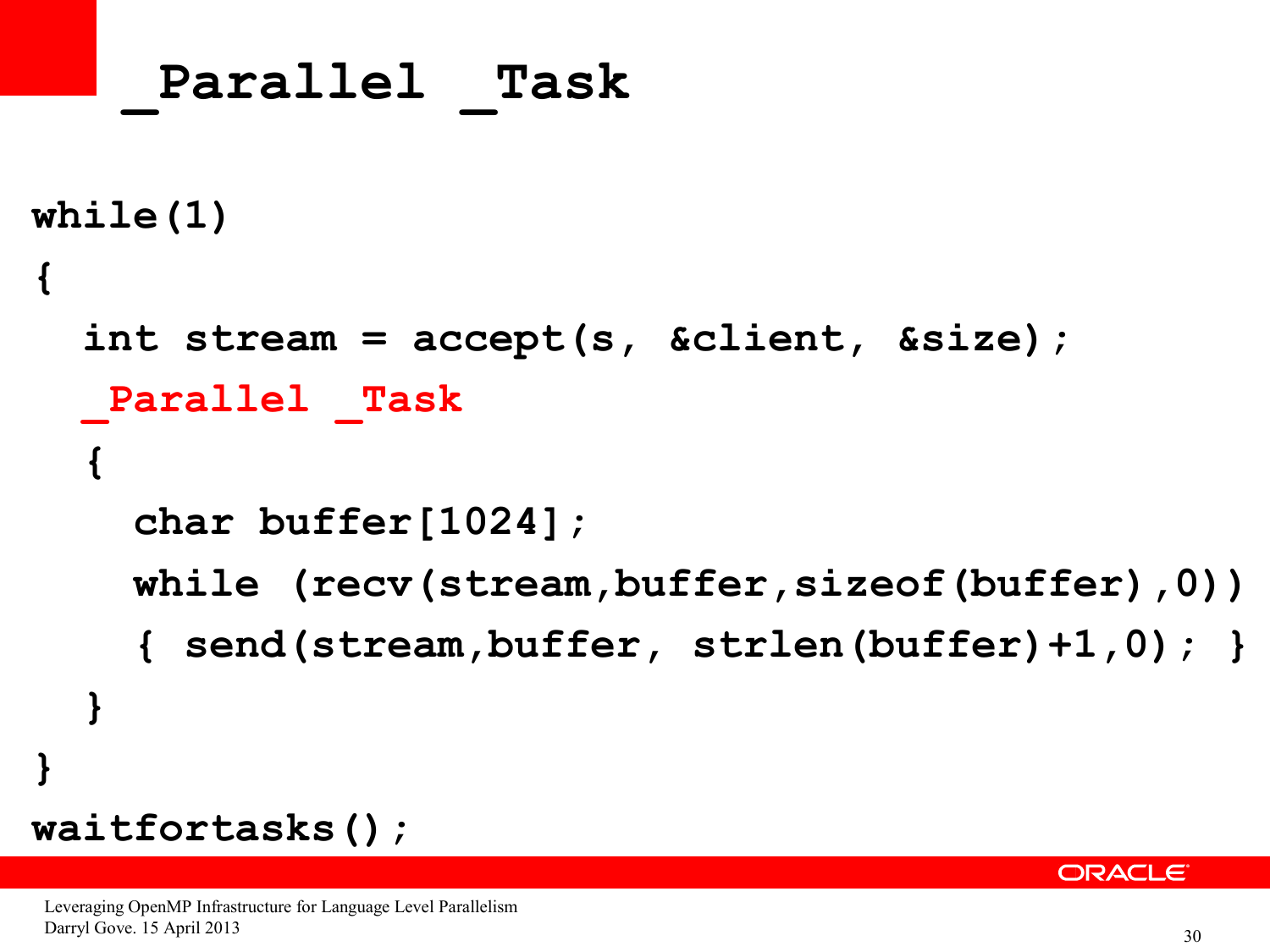### **Variable Scoping Overview**

- May not need **shared** or **private**
	- Data shared by default
	- Private variables declared in parallel region
- Need reductions
	- Important
	- Tricky to emulate
- Private variants sometimes useful
	- **firstprivate**
	- **lastprivate**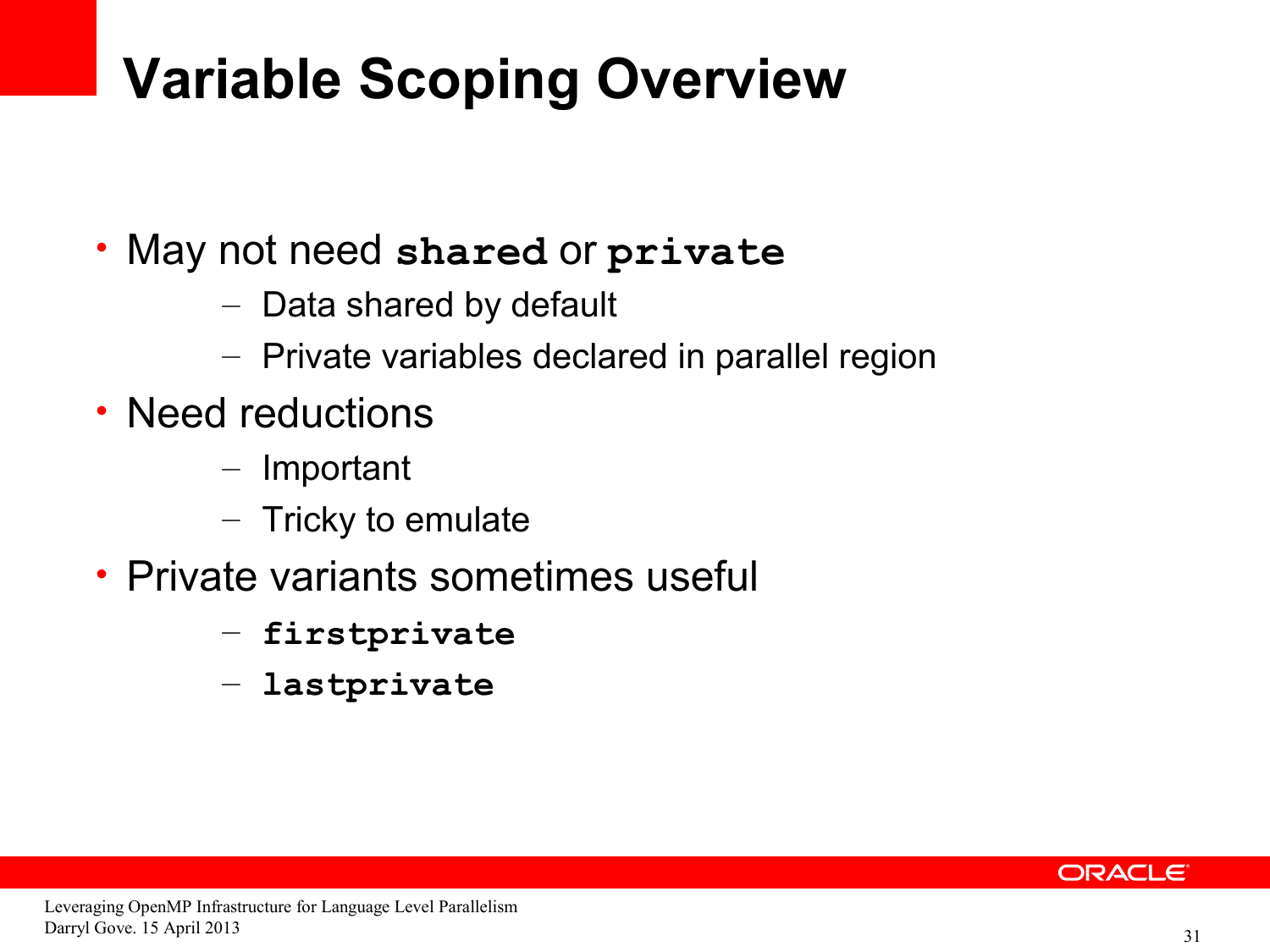#### **Variable Scoping**

- **\_Parallel <***variable scoping***>**
- **For example:**

**}**

```
Parallel Reduction(+:temp) for ( \ldots ){
  // Work divided across all threads
  temp += ...; // Reduction
```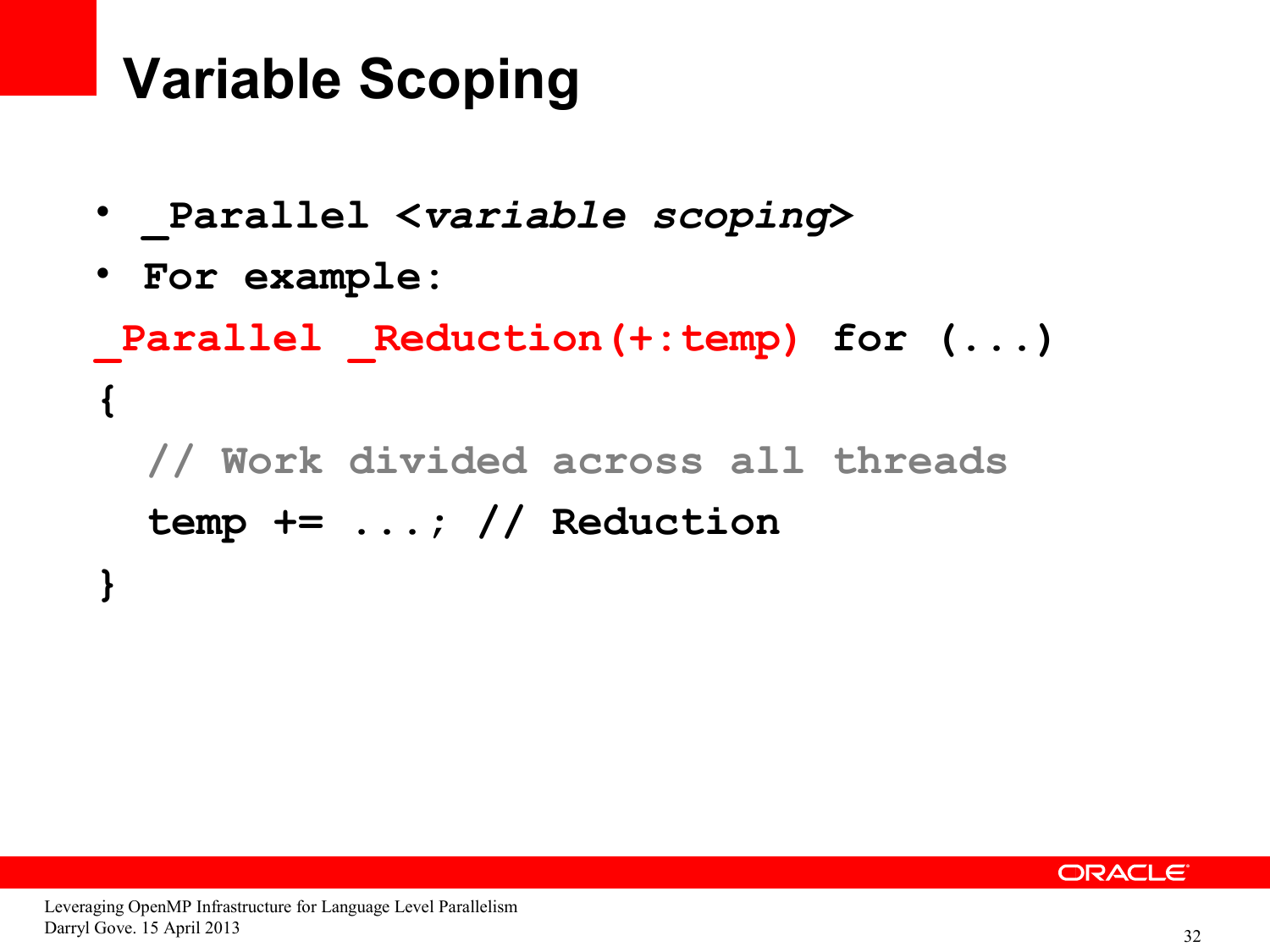# **C API**

Number of threads used for parallel region Maximum number of threads available Get ID of current thread Thread binding pattern Scheduling algorithm used [get|set]dynamicthreads()Demand based control of number of threads **#include <parallel.h> [get|set]numthreads() getmaxthreads() getthreadID() [get|set]threadbinding() [get|set]loopschedule()**

**getprocessorcount()**

Number of processors available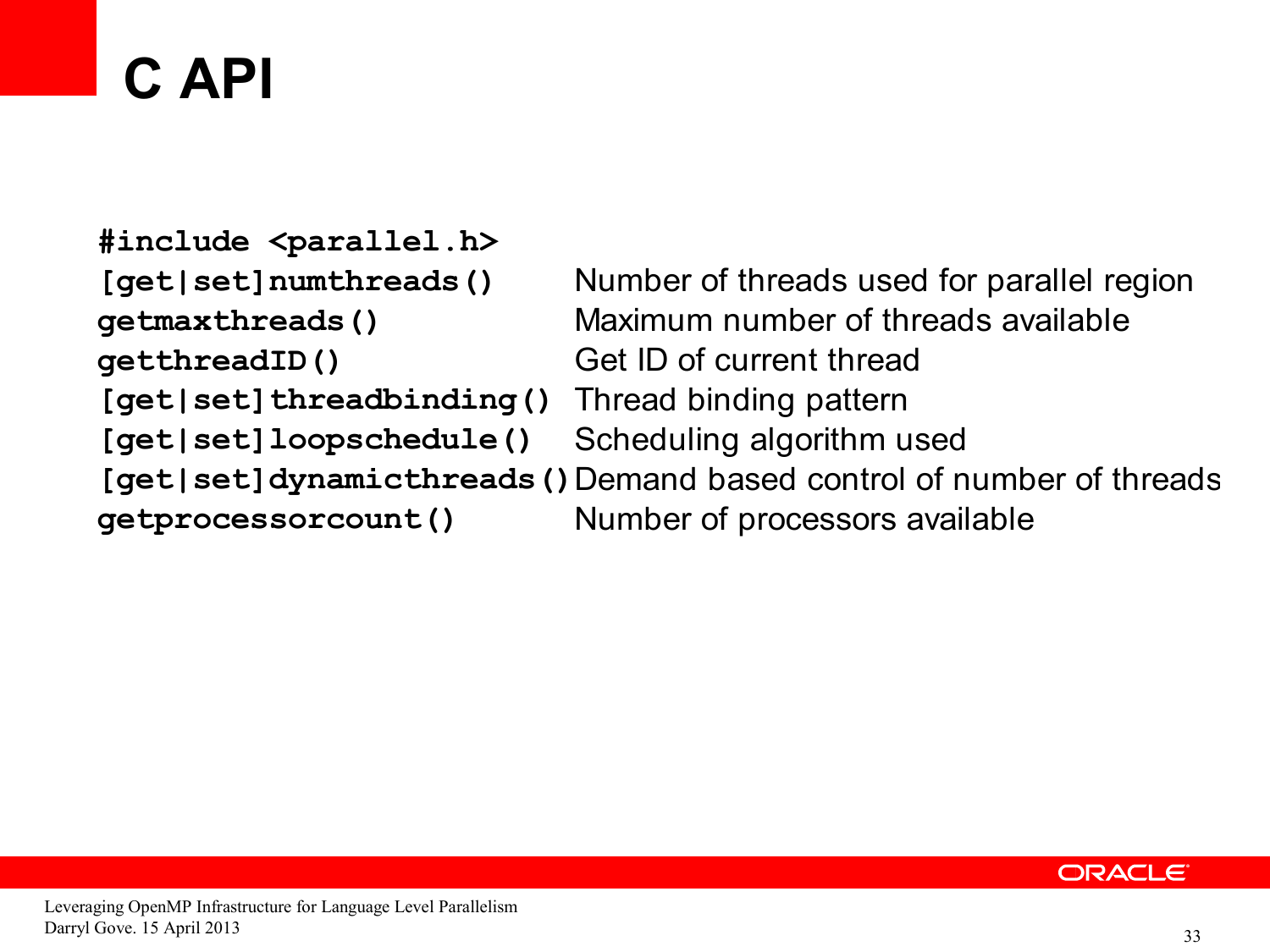

### **Conclusion and Next Steps**

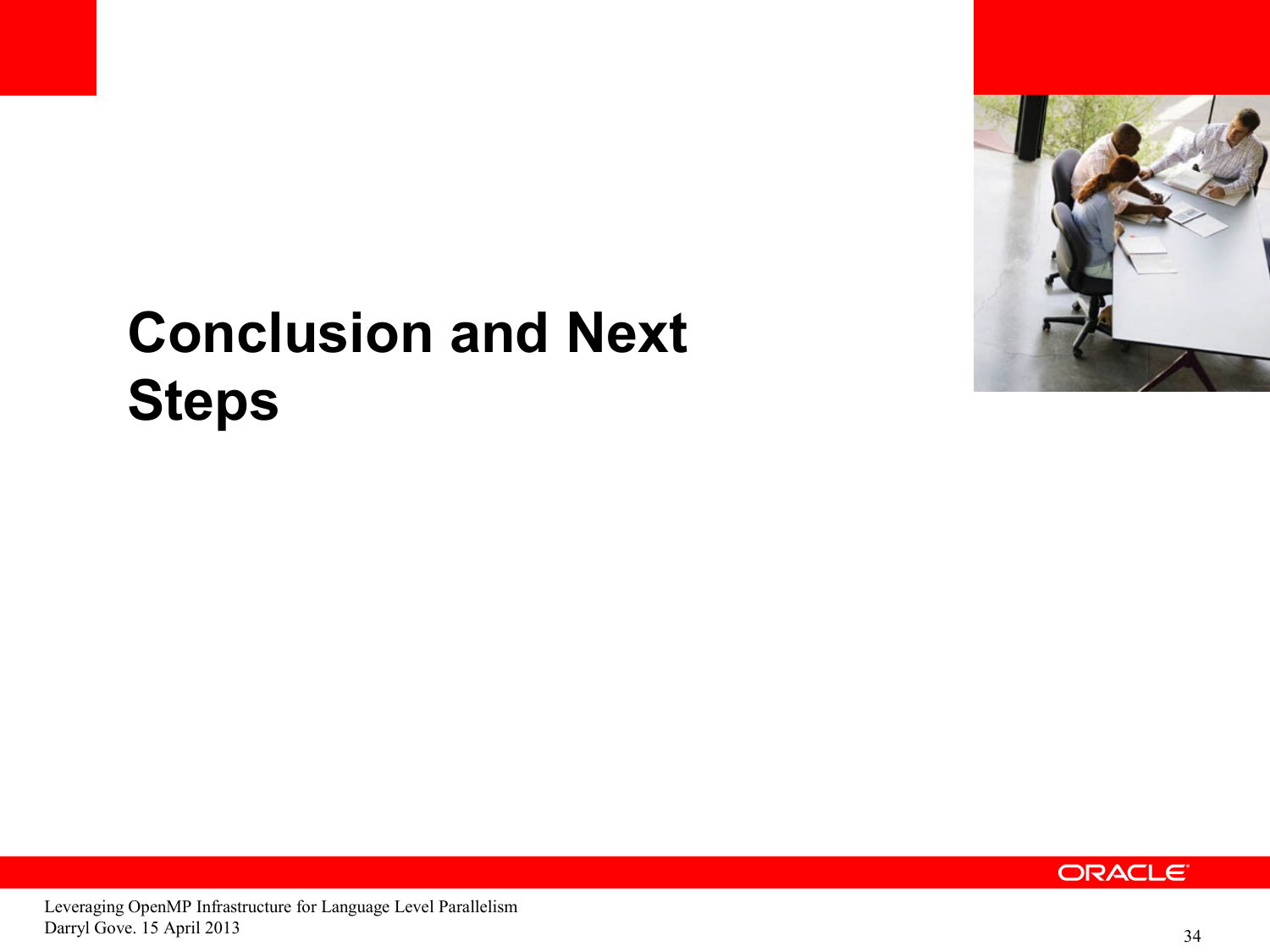### **OpenMP 4.0**

- Support for user defined reductions
- Support for SIMD loops
	- simd clause + safelen(length)
- Support for GPU/Accelerators
	- target a particular device
	- map data to/from device
	- array sections

• ....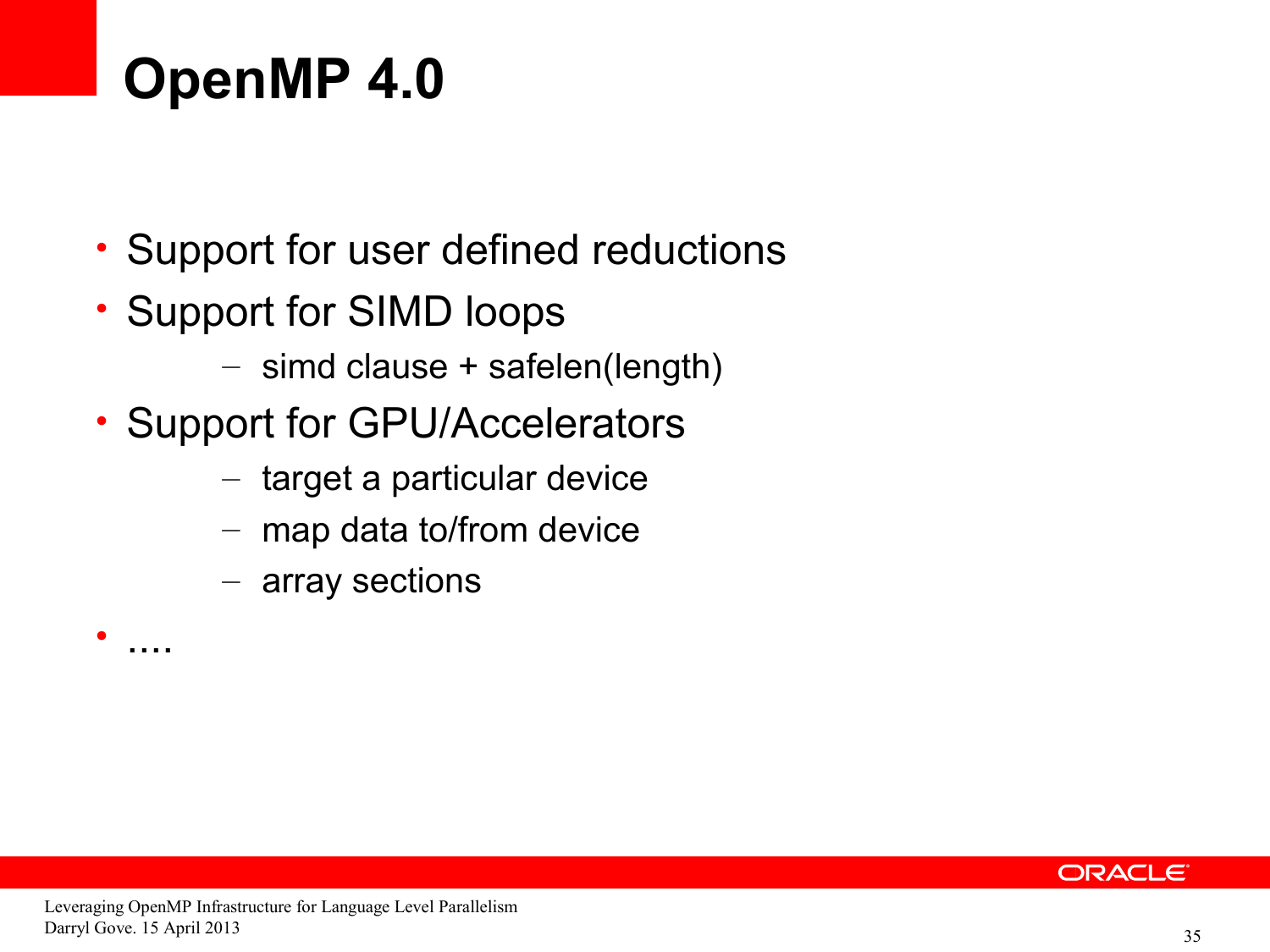## **Concluding Remarks**

- Co-exist with OpenMP
	- Gentle integration curve
	- Many existing users
	- Focuses compiler effort
- Leverage existing OpenMP infrastructure
	- Existing code
	- Quick time to market
	- Robust and tuned implementations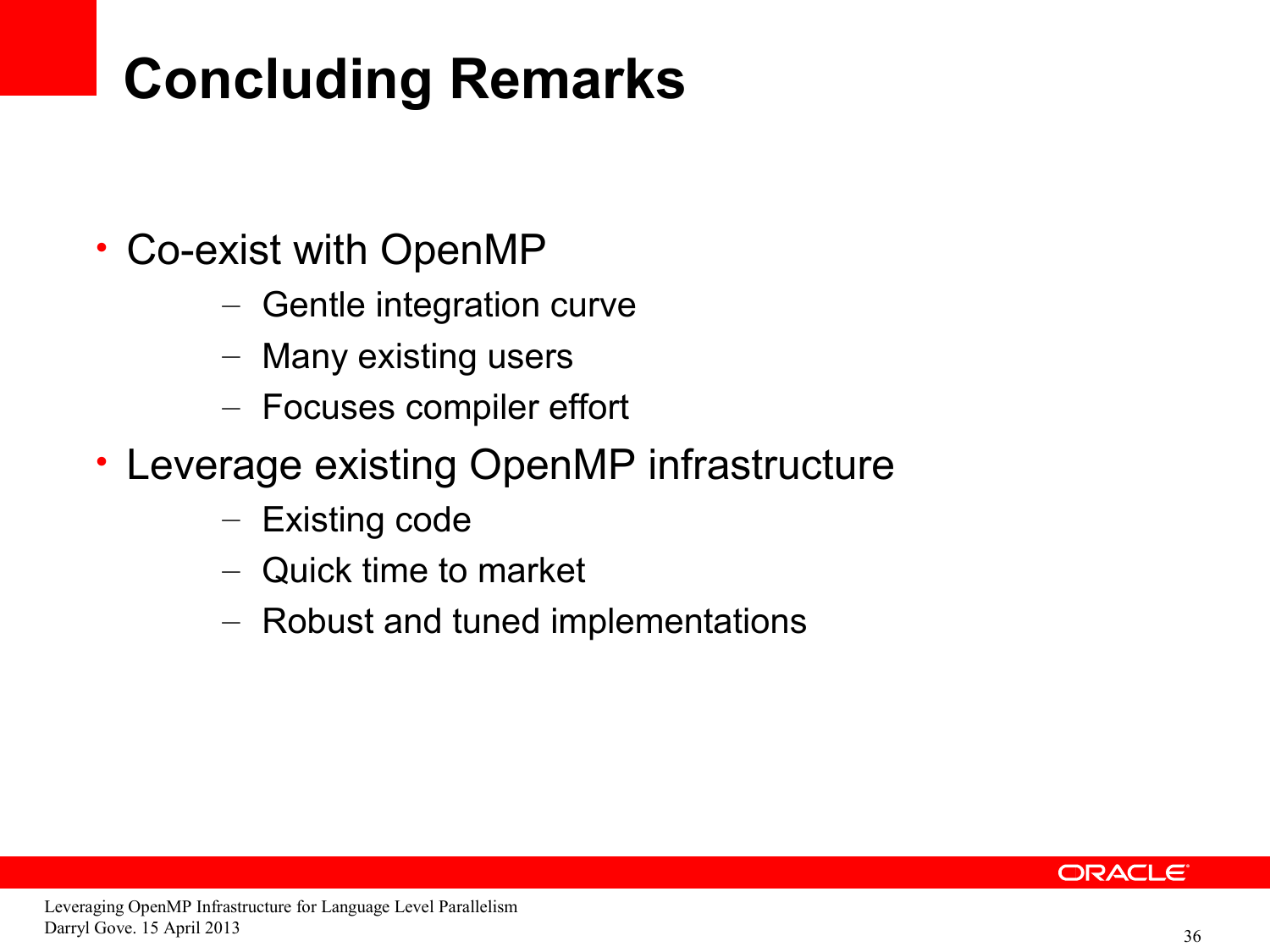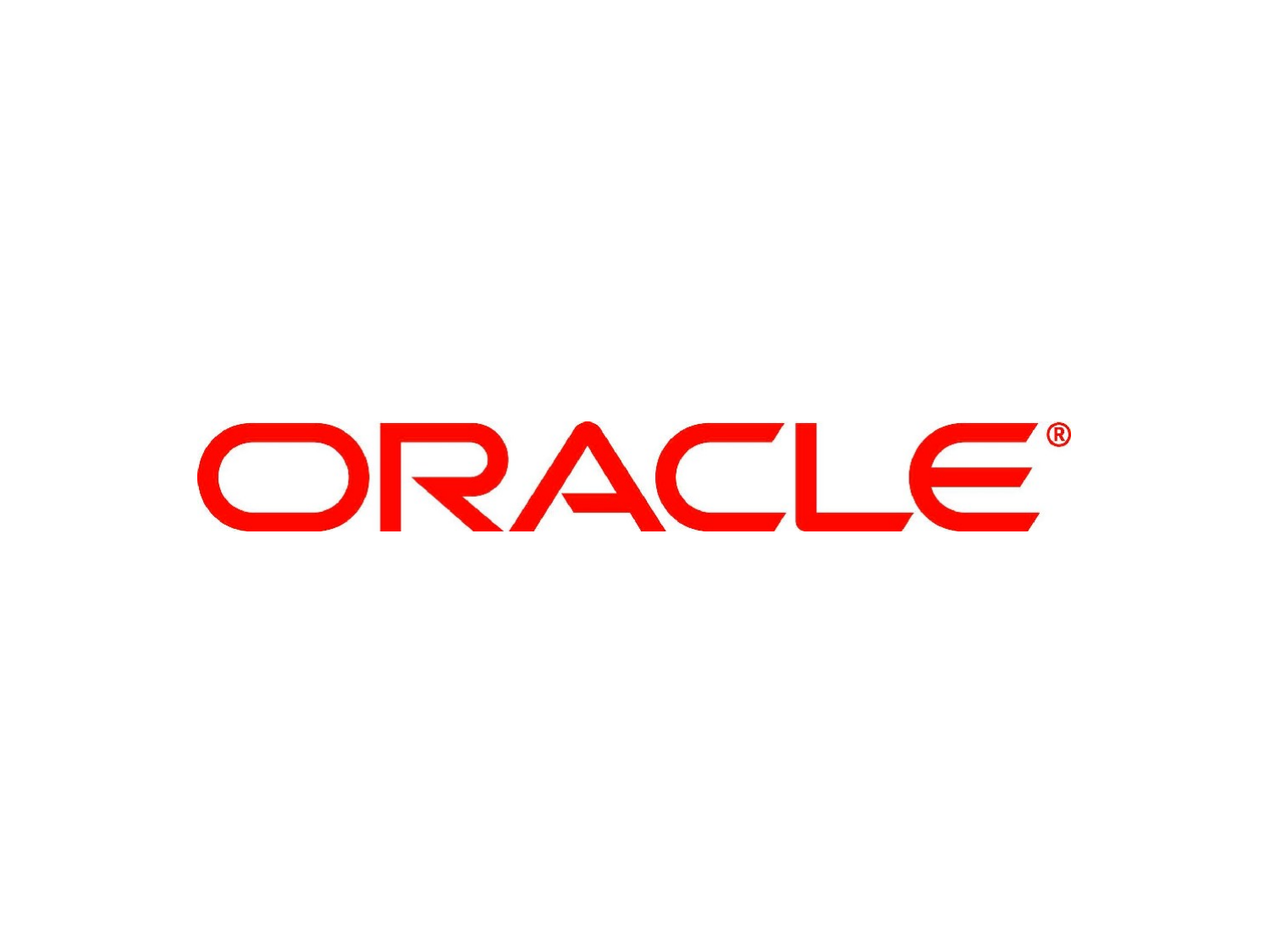#### **C++ API**

**#include <parallel> parallel::numthreads parallel::maxthreads parallel::threadID parallel::threadbinding parallel::loopschedule parallel::dynamicthreads parallel::processorcount**

Number of threads used for parallel region Maximum number of threads available Get ID of current thread Thread binding pattern Scheduling algorithm used Demand based control of number of threads Number of processors available